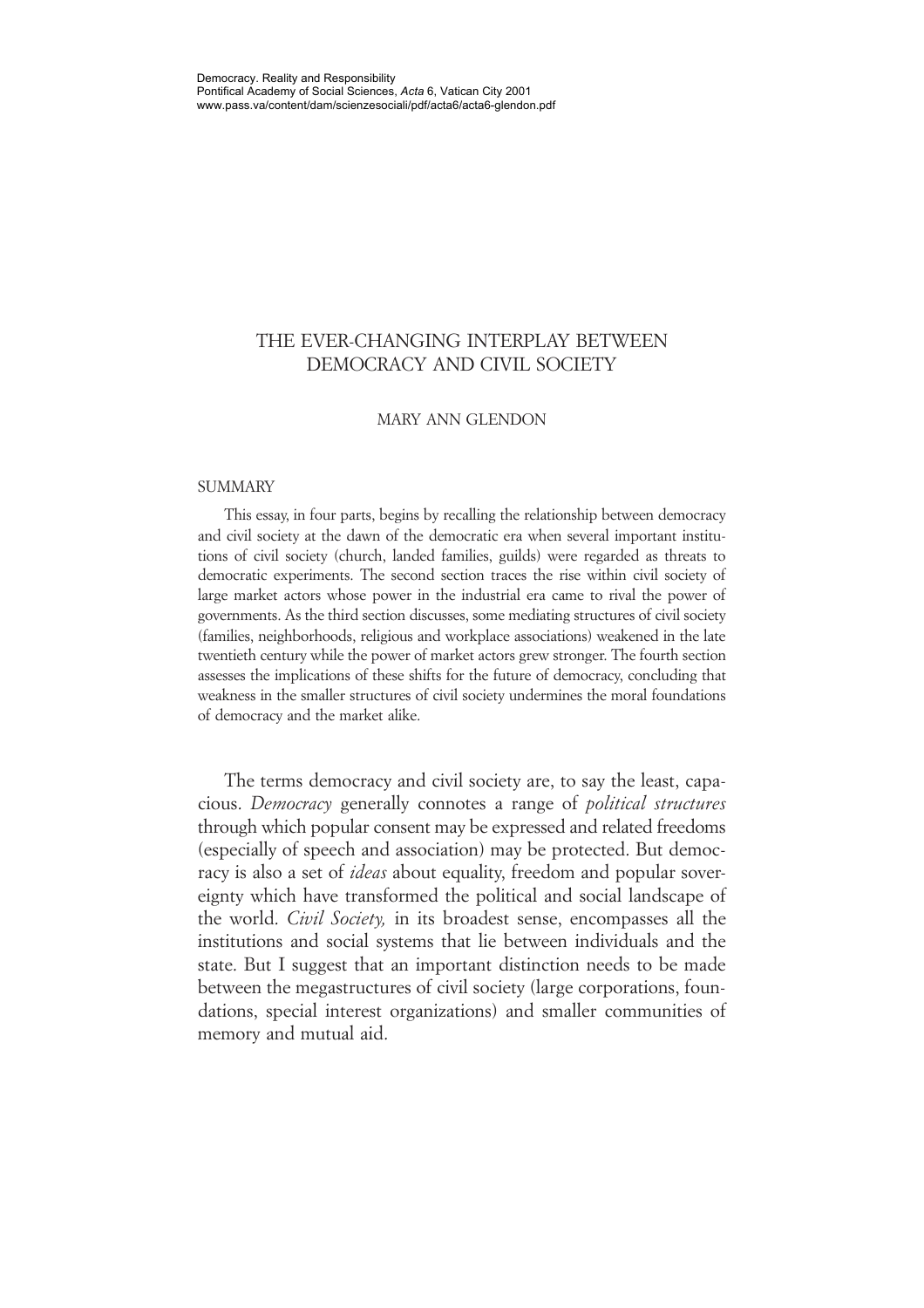The interplay between democracy and civil society changes from time to time and place to place, for political and social systems alike are always in flux. The assignment to write on that complicated topic is such a daunting one that I have sought the guidance of the best expert: Alexis de Tocqueville. Taking Tocqueville's analysis of the problem as a starting point, this essay endeavors to trace the key shifts in the relation between democracy and civil society from the dawn of the democratic era in the West, when civil society was perceived by many as a threat to fragile democratic experiments, to the present time when the power of the megastructures of civil society has come to rival that of nation states, while smaller elements (families, neighborhoods, religious groups, community and workplace associations) are showing signs of exceptional stress, if not deterioration.

### I *Democracy and Civil Society at the Dawn of the Democratic Era*

Modern democracy was born in the struggle to replace hereditary monarchies with representative governments. In France, that struggle involved an all-out attack on the structures of civil society. Under the slogan, "there are no rights except those of individuals and the State," French revolutionaries targeted not only the feudal statuses of the Old Regime, but the Church, the craft guilds, and many aspects of family organization. They saw civil society as a bastion of inequality, a source of oppression to individuals, and a competitor with the State for the loyalty of citizens.<sup>1</sup> An unintended consequence of the revolutionary zeal to abolish the old *corps intérmédiaires* between citizen and state was that "civil society" became a major subject in continental European political thought throughout the nineteenth century. Tocqueville, Hegel, Marx, Durkheim and others wrote at length about what the relations were, or should be, among individuals, the institutions of civil society, and the state.

<sup>11</sup> Marcel Waline, *L'individualisme et le droit* (Paris: Domat Monchrestien, 1945), 323.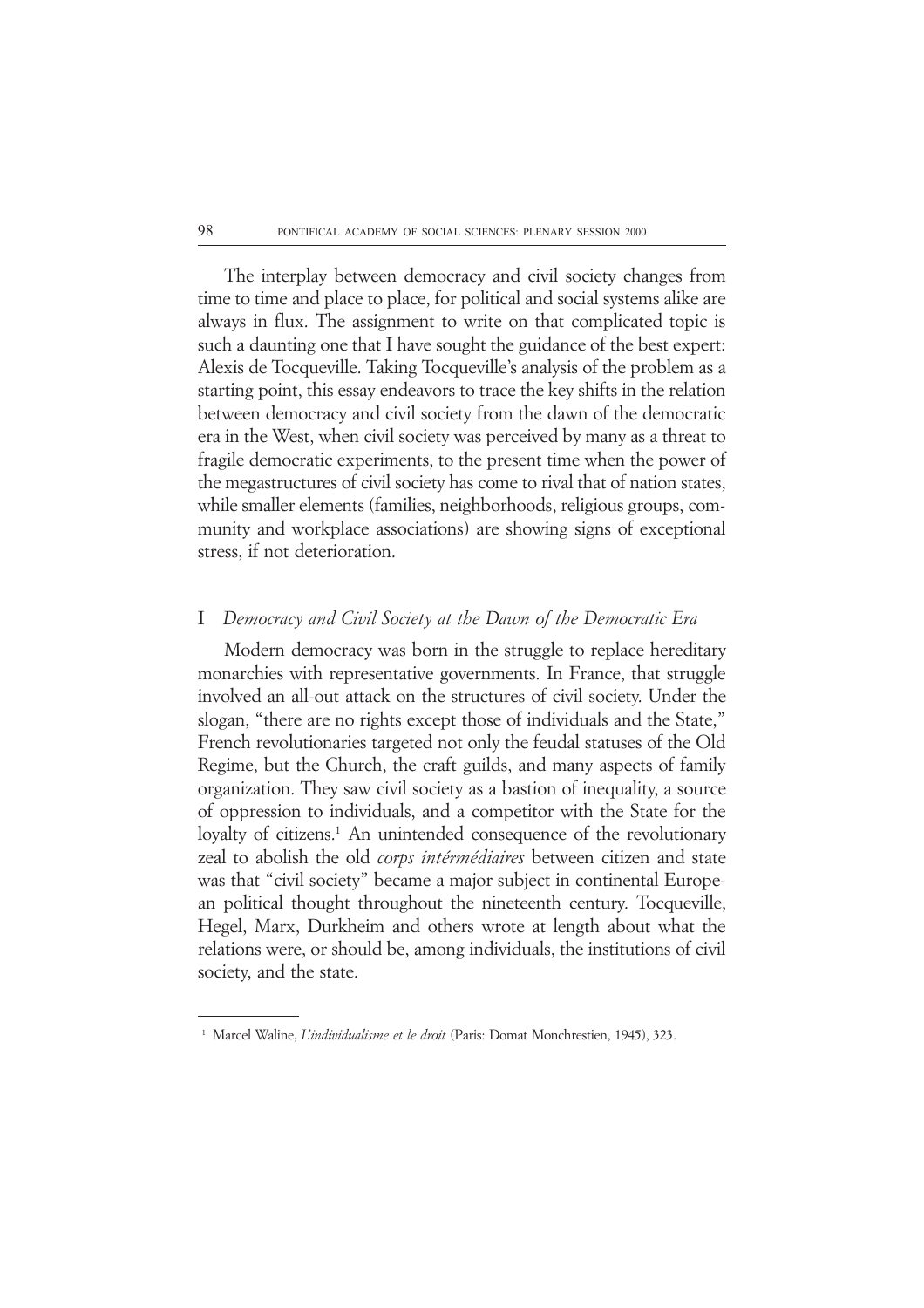Tocqueville, in particular, speculated about what might ensue if the institutions of civil society, once regarded as too powerful, became too weak. He pointed out that, with increasing centralization of political power, the very same groups that had once seemed to stifle individual development and to obstruct national consolidation, might turn out to be essential bulwarks of personal freedom and to provide useful checks on majoritarian rule.

He speculated further that growing individualism, together with excessive preoccupation with material comfort, might weaken democracies from within by rendering their inhabitants susceptible to new forms of tyranny.<sup>2</sup> "Habits form in freedom," he warned, "that may one day become fatal to that freedom."3 As the bonds of family, religion, and craft fraternities loosened, he feared that men would become feverishly intent on making money or dangerously dependent on "a powerful stranger called the government."4 That state of affairs, he surmised, could foster the emergence of despotism:

Far from trying to counteract such tendencies, despotism encourages them, depriving the governed of any sense of solidarity and interdependence, of good-neighborly feelings and desire to further the welfare of the community at large. It immures them, so to speak, each in his private life and, taking advantage of the tendency they already have to keep apart, it estranges them still more.<sup>5</sup>

Tocqueville was convinced that nothing could halt the advance of the democratic principle. He described himself as "constantly preoccupied by a single thought: the thought of the approaching irresistible and universal spread of democracy throughout the world."6 The only question, so far as he was concerned, was whether it would produce free democratic republics or tyrannies in democratic form. His book

<sup>&</sup>lt;sup>2</sup> Alexis de Tocqueville, *Democracy in America* (Garden City, N.Y.: Doubleday, 1969), 506.

<sup>&</sup>lt;sup>3</sup> Id. at 254.

<sup>&</sup>lt;sup>4</sup> Id. at 301.

<sup>25</sup> Alexis de Tocqueville, *The Old Regime and the French Revolution*, (New York: Doubleday Anchor, 1955), XIII.

<sup>26</sup> Tocqueville, *Democracy in America*, XIII.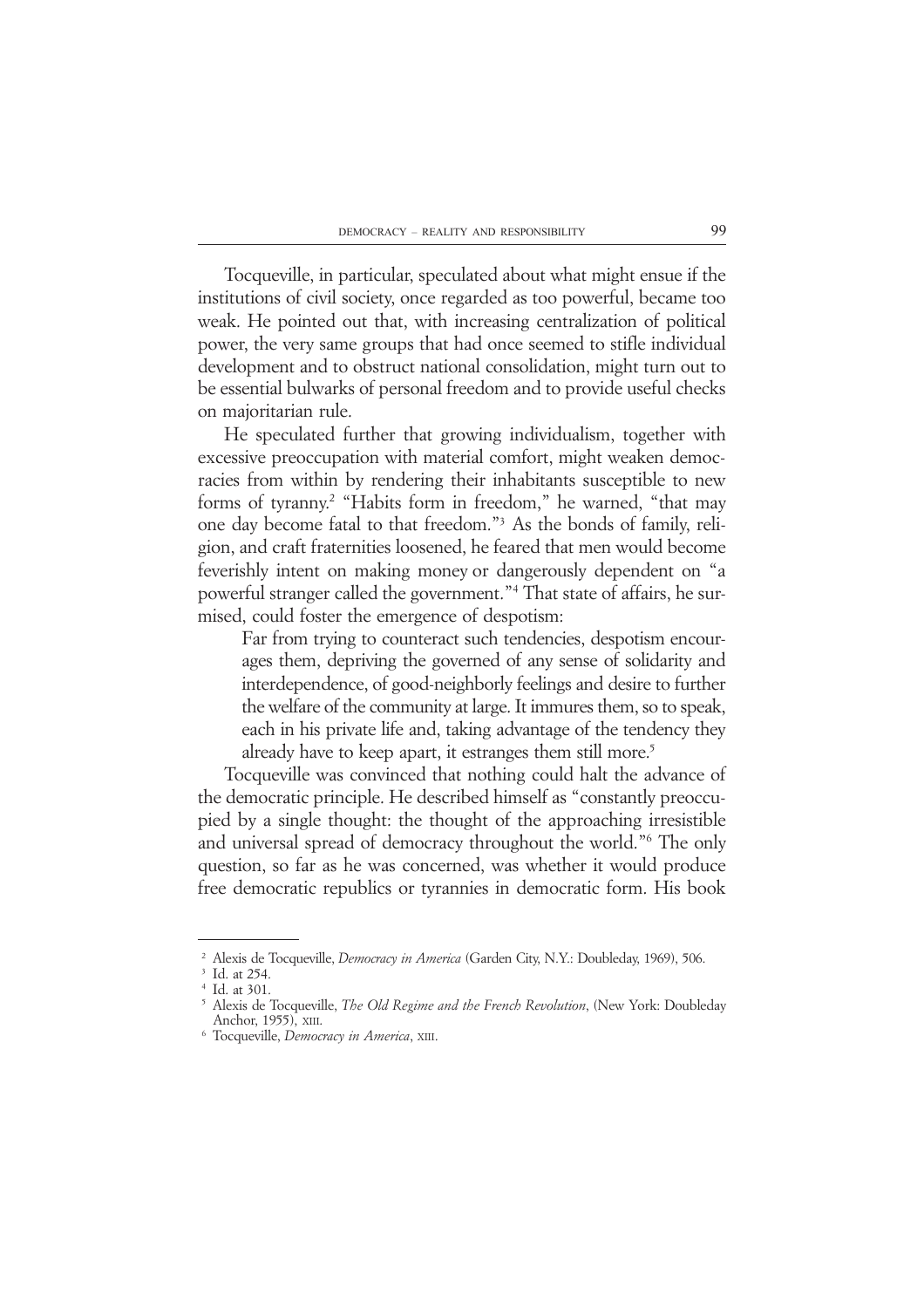on American democracy (an instant best-seller that went through twelve editions by 1848) urged Europeans not to resist the inevitable, but rather to work with all their might to assure that freedom was preserved in the coming regimes. From his observations in the United States, he was persuaded that everything depended on whether the citizens possessed the habits and attitudes needed to sustain liberty within democracy. If democratic nations should fail, he wrote, "in imparting to all citizens those ideas and sentiments which first prepare them for freedom and then allow them to enjoy it, there will be no independence left for anybody, neither the middle classes nor for the nobility, neither for the poor nor for the rich, but only an equal tyranny for all."7 To those who shared that way of thinking, civil society – as the locus of the groups where the requisite habits and attitudes are formed – became a matter of crucial political importance.

Though civil society was of great interest to many nineteenth century continental thinkers, matters were different in the United States. At the time of the American Revolution, land ownership was more evenly distributed than anywhere in Europe, and most Americans lived in selfgoverning towns and cities. About four-fifths of the (non-slave) population were independent farmers, small businessmen, and artisans.<sup>8</sup> The revolutionaries had no interest in radically restructuring society; their aim was to achieve independence from England. As soon as they were free of the colonial yoke, the Founders concentrated on producing an ingenious design for a republic with democratic elements, a Constitution with vertical and horizontal separation of powers, and a system of checks and balances. The design was for a *federal* system which left authority over matters that immediately touched the lives of citizens mainly in the hands of state and local governments. Except for the Founders' concern to control the power of "factions" (special interests),<sup>9</sup> civil society received relatively little attention in American po-

<sup>&</sup>lt;sup>7</sup> Id. at 315.

<sup>18</sup> Robert Heilbroner, "Reflections – Boom and Crash," *The New Yorker*, August 28, 1978, 52, 68.

<sup>19</sup> *The Federalist*, Nos. 10 and 51 (James Madison).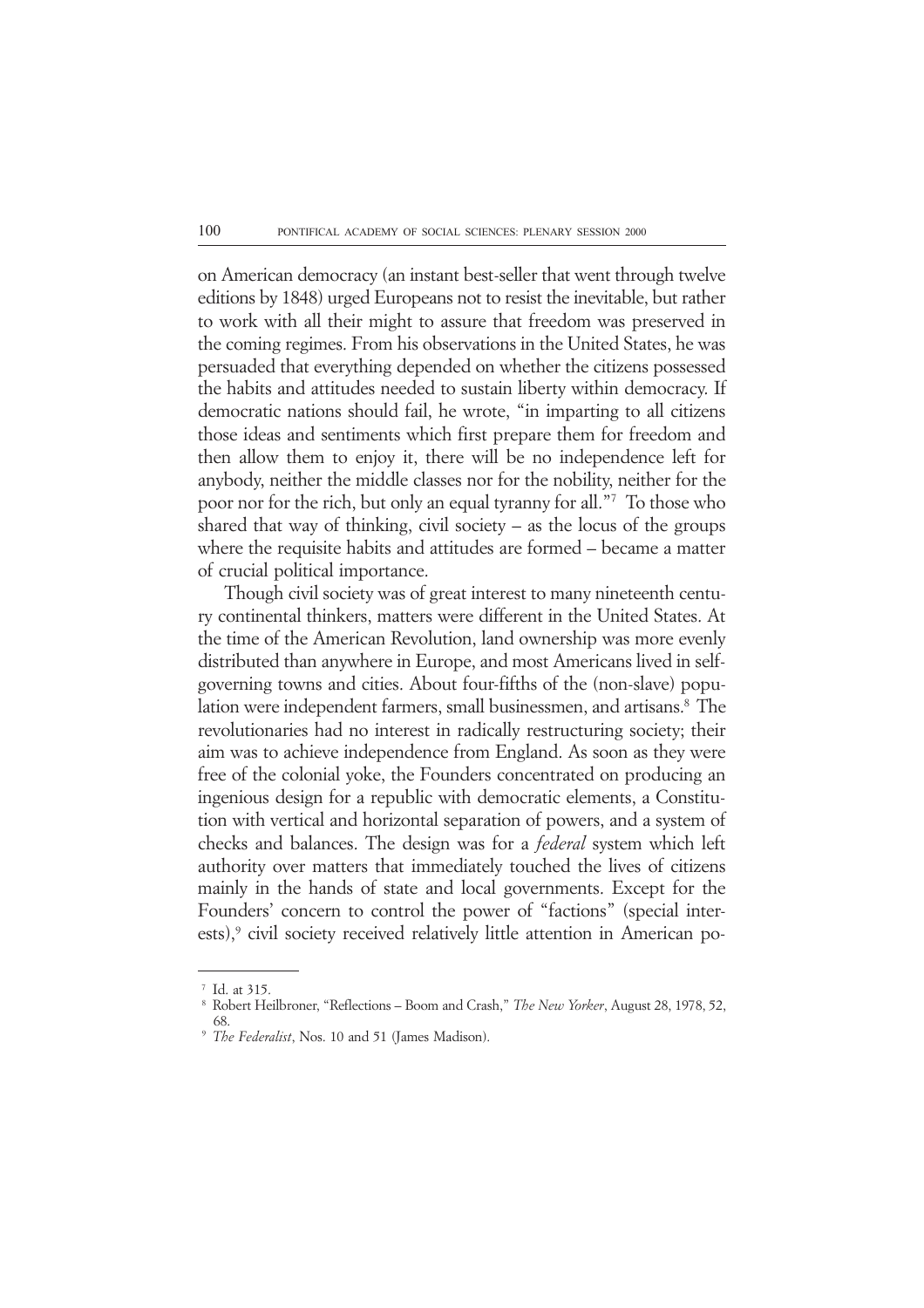litical thought until the twentieth century – when it became apparent that large corporations were acquiring sovereign-like power, and that many of the mediating structures of civil society were in distress.<sup>10</sup>

The chief interest of the American experiment, in Tocqueville's view, was not as a model for any other nation to copy, but rather as affording concrete evidence that the benefits of democracy need not be purchased at the price of liberty. To those of his readers who were fearful that democracy meant mob rule (tyranny by the majority), he said: "American laws and mores are not the only ones that would suit democratic peoples, but the Americans have shown that we need not despair of regulating democracy by means of laws and mores (*les moeurs*)."11

What did Tocqueville mean when he wrote of "regulating" democracy by laws and mores? He described with admiration how the American Constitution and federal system provided checks on pure majorita-rianism. But the French visitor, who regarded the weakening of communal governments as seriously undermining the prospects for democracy in France, saw the small self-governing townships of New England as furnishing another kind of check. They served as schools for political self-restraint. By affording many opportunities for participation in government, they permitted citizens to acquire "clear, practical ideas about the nature of their duties and the extent of their rights."12 "Local institutions are to liberty," he wrote, "what primary schools are to science; they put it within the people's reach; they teach people to appreciate its peaceful enjoyment and accustom them to make use of it. Without local institutions a nation may give itself a free government, but it has not got the spirit of liberty."13

<sup>&</sup>lt;sup>10</sup> The work that sparked interest in the study of civil society in the United States was Robert Nisbet's *The Quest for Community* (New York: Oxford University Press, 1953). Recent works of note include: Robert Bellah et al., *Habits of the Heart: Individualism and Commitment in American Life* (Berkeley: University of California Press, 1985); Amitai Etzioni, *An Immodest Agenda* (New York: McGraw-Hill, 1983); Nathan Glazer, *The Limits of Social Policy* (Cambridge: Harvard University Press, 1988); and Council on Civil Society, *A Call for Civil Society* (New York: Institute for American Values, 1999).

<sup>11</sup> Tocqueville, *Democracy in America,* 311.

<sup>12</sup> Id. at 70.

<sup>&</sup>lt;sup>13</sup> Id. at 63.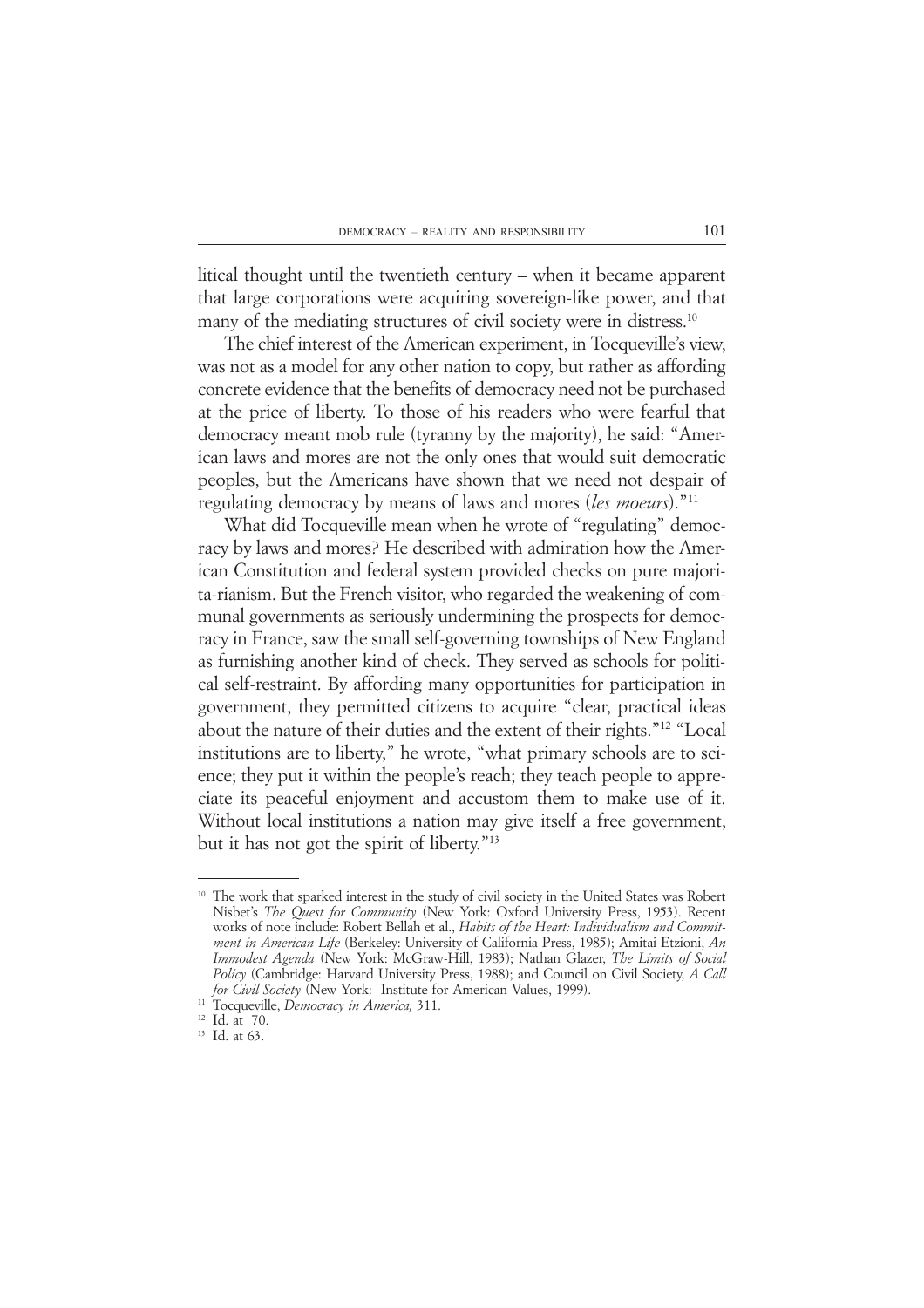The French visitor was equally struck by the vigor and variety of the *social* groups that stood between the individual and government. He saw a country where most men, women and children lived on farms or were engaged in running a family business (both forms of livelihood involving intense cooperation among the participants). These families – the first and most important teachers of the republican virtues of selfrestraint and respect for others – were surrounded by a myriad of religious, civic and social associations. Those latter groups provided settings where "every man is daily reminded of the need of meeting his fellow men, of hearing what they have to say, of exchanging ideas, and coming to an agreement as to the conduct of their common interests."14

Though he had high praise for the U.S. Constitution, he insisted repeatedly that the success of the American version of the democratic experiment was due less to the laws than to their mores *–* the widely shared habits and beliefs that constituted the true and invisible constitution of the republic*.* 15 "Laws," he wrote, "are always unsteady when unsupported by mores; mores are the only tough and durable power in a nation."16 (In this respect, he was reminding his post-Enlightenment contemporaries of an older tradition of political philosophy. The Athenian Stranger in Plato's *Laws*, for example, says of unwritten customs: "[W]e can neither call these things laws, nor yet leave them unmentioned…for they are the bonds of the whole state, and…if they are rightly ordered and made habitual, shield and preserve the…written law; but if they depart from right and fall into disorder, then they are like the props of builders which slip away out of their place and cause a universal ruin – one part drags another down, and the fair superstructure falls because the old foundations are undermined.")<sup>17</sup> Undergirding both laws and mores, Tocqueville discerned the influence of religion. "Religion," he wrote, "is considered as the guardian of mores,

<sup>14</sup> Tocqueville, *Old Regime*, XIV.

<sup>15</sup> Tocqueville, *Democracy in America,* 308.

<sup>16</sup> Id. at 274.

<sup>17</sup> Plato, *The Laws*, 793b, c.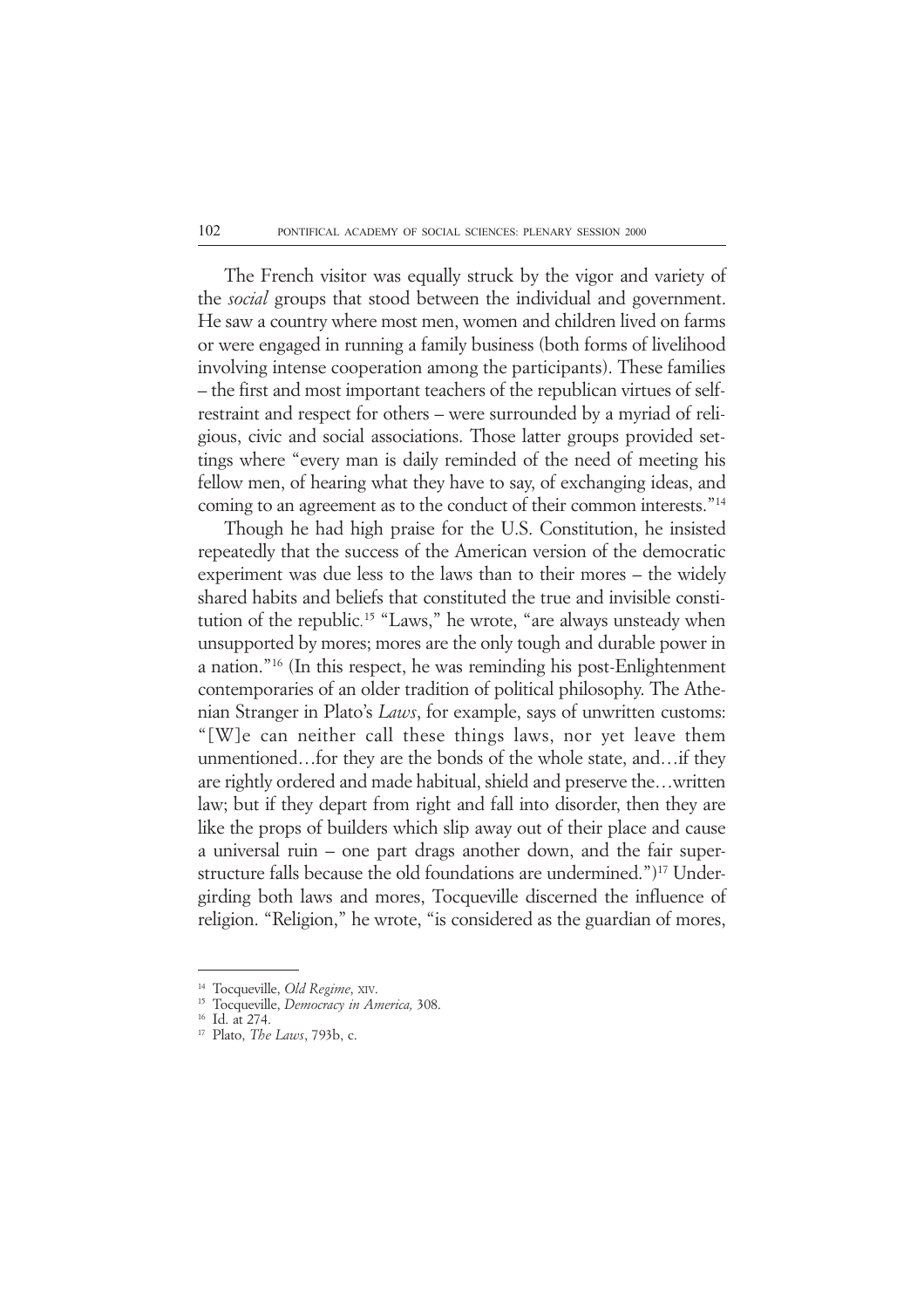and mores are regarded as the guarantee of the laws and pledge for the maintenance of freedom itself."18 His message was clear – the health of the structures of civil society would be decisive in determining whether future citizens of emerging democracies would enjoy equality in liberty or endure equality in servitude.

### II *Democracy and Civil Society in the Industrial Era*

As Tocqueville predicted, the democratic principle spread. In the latter half of the nineteenth century, it showed its strength in the legislatures of the industrialized republics. Universal (male) suffrage brought a steady increase in legislation aimed at improving conditions in factories and tenements, and in some places establishing rudimentary social security systems. In Europe, this legislation laid an early foundation for modern "social" democracies. In the United States, however, the Supreme Court, in its first vigorous exercise of the power of judicial review, held many of these laws unconstitutional as violations of property rights and freedom of contract. In Russia, revolution set in motion a chain of events that foreclosed the development of democracy there for nearly a century and corroded the substance of civil society.

Meanwhile, the Industrial Revolution was producing three momentous transformations in civil society. It would be hard to say which of these related changes was more consequential for the future  $- (1)$  the movement of most remunerative work outside the home, (2) the rise of large market actors whose power rivaled that of government,<sup>19</sup> or  $(3)$ the bureaucratization of both political and economic structures.20

Much has been written about political implications of the latter two developments, but over time the transformation of family life that took place when most men became wage earners was to have political

<sup>18</sup> Tocqueville, *Democracy in America,* 47.

<sup>19</sup> A.A. Berle and Gardiner Means, *The Modern Corporation and Private Property* (New York: Macmillan, 1934); Morris Cohen, "Property and Sovereignty", 13 *Cornell Law Quarterly* 8  $(1927)$ 

<sup>20</sup> Max Weber, *Economy and Society* (Berkeley: University of California Press, 1978).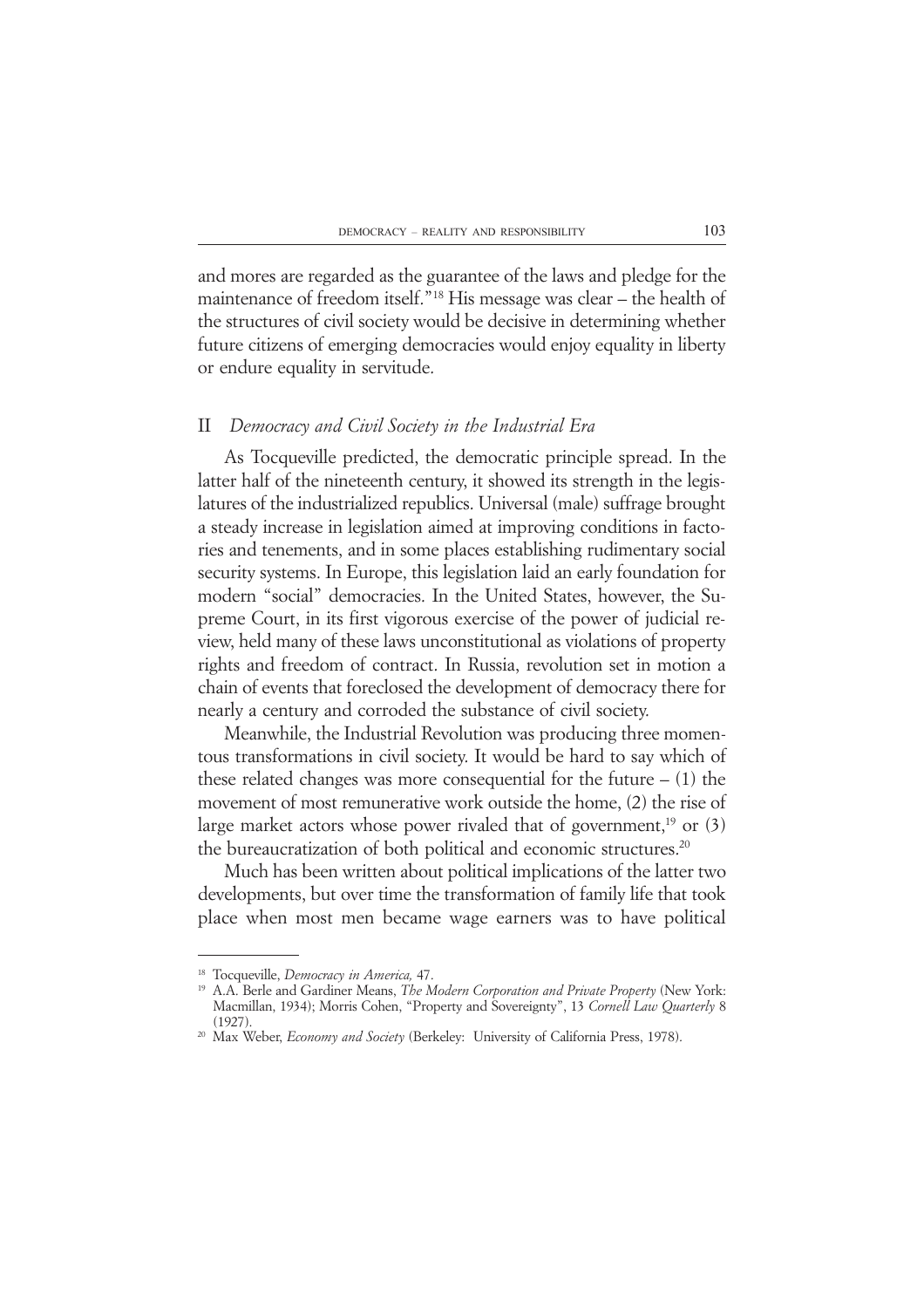consequences too. The separation of home and work ushered in a wholly new way of life. It represented an advance in the sense that, if the man's salary was large enough, his transition to wage work brought relief for his wife and children from the hard life of the family farm or shop. But this new sort of family turned out to be less secure for women and children. Their economic welfare now depended entirely on the husband and father, while he was no longer so dependent on them. (A telling sign of the change was the shift that took place in child custody law: as children became liabilities (in the economic sense) rather than assets, the traditional legal presumption in favor of fathers was replaced by a presumption in favor of maternal custody.) The divorce rate began slowly to climb.

The expansion of business enterprise, even in its early phase, caused Tocqueville to realize that minority tyranny could reappear in the democratic era. He noted that the rising entrepreneurial class, unlike the aristocracies of old, did not seem to feel obliged by custom to come to aid of its servants or relieve their distress:

The industrial aristocracy of our day, when it has impoverished and brutalized the men it uses, abandons them in time of crisis to public charity to feed them….I think that generally speaking the manufacturing aristocracy which we see rising before our eyes is one of the hardest that have appeared on earth. …[T]he friends of democracy should keep their eyes anxiously fixed in that direction. For if ever again permanent inequality of conditions and aristocracy make their way into the world, it will have been by that door that they entered.<sup>21</sup>

By the early twentieth century, it was apparent – even to friends of capitalism – that large market actors had acquired a great deal of influence over the political process and everyday life.<sup>22</sup> In a 1927 essay, an American philosopher, later associated with the political thought of Franklin Roosevelt's New Deal, suggested that the powers of large property owners over persons who are not economically independent ap-

<sup>21</sup> Tocqueville, *Democracy in America,* 557-58.

<sup>&</sup>lt;sup>22</sup> Berle and Means, 352-57.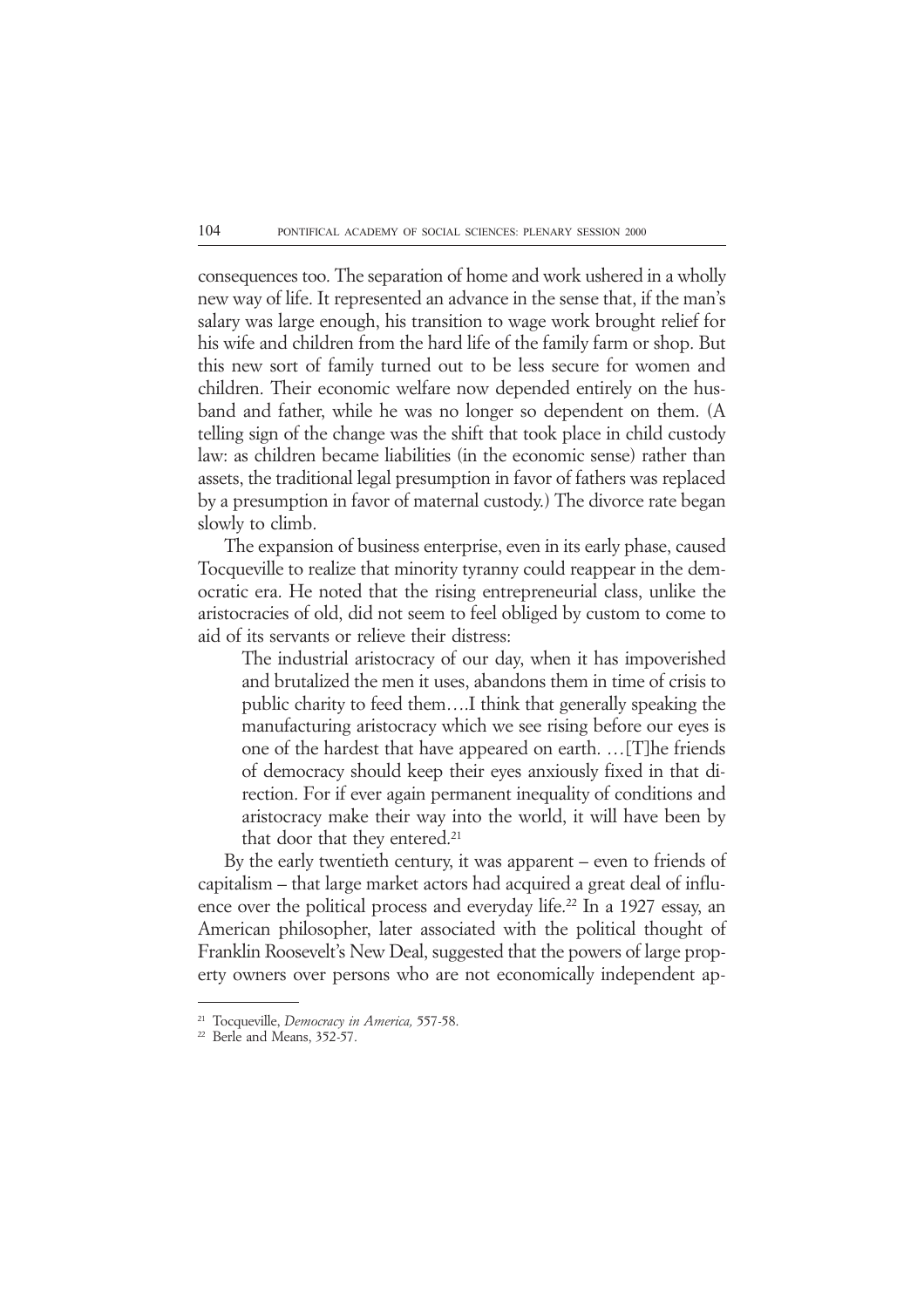proached what historically has constituted political sovereignty. "It may well be," Morris Cohen wrote, "that compulsion in the economic as well as the political realm is necessary for civilized life. But we must not overlook the actual fact that dominion over things is also dominion over our fellow human beings."23

The centralization and bureaucratization of government meant that politics and economic life were increasingly dominated by large, impersonal organizations. The family home came to be regarded by many as a "haven in a heartless world."24 That haven, however, was coming under siege.

# III *Democracy and the Free Market Advance; the Mediating Structures Falter*

In the aftermath of World War II, the democratic principle again extended its reach. New nations emerged with constitutions in democratic form, and, together with mature republics, pledged themselves to the goal of realizing "better standards of life in larger freedom."25 To the demands that democracy itself places on civic competence and character, many countries added the demands of the welfare state. The countries that embarked on these ambitious ventures seemingly took for granted that civil society would continue to supply the habits and attitudes required by democracy, the economy and the expanding welfare system. Meanwhile, however, the institutions upon which republics had traditionally relied to foster republican virtues and to moderate greed were falling into considerable disarray.

Nowhere is this more apparent than in the case of the family. Even the prescient Tocqueville did not foresee how deeply the ideas of equality and individual liberty – and even the market ethos – would affect rela-

<sup>23</sup> Morris Cohen, 8.

<sup>24</sup> Christopher Lasch, *Haven in a Heartless World: the Family Besieged* (New York: Basic Books, 1977).

<sup>25</sup> Preamble, Universal Declaration of Human Rights (1948).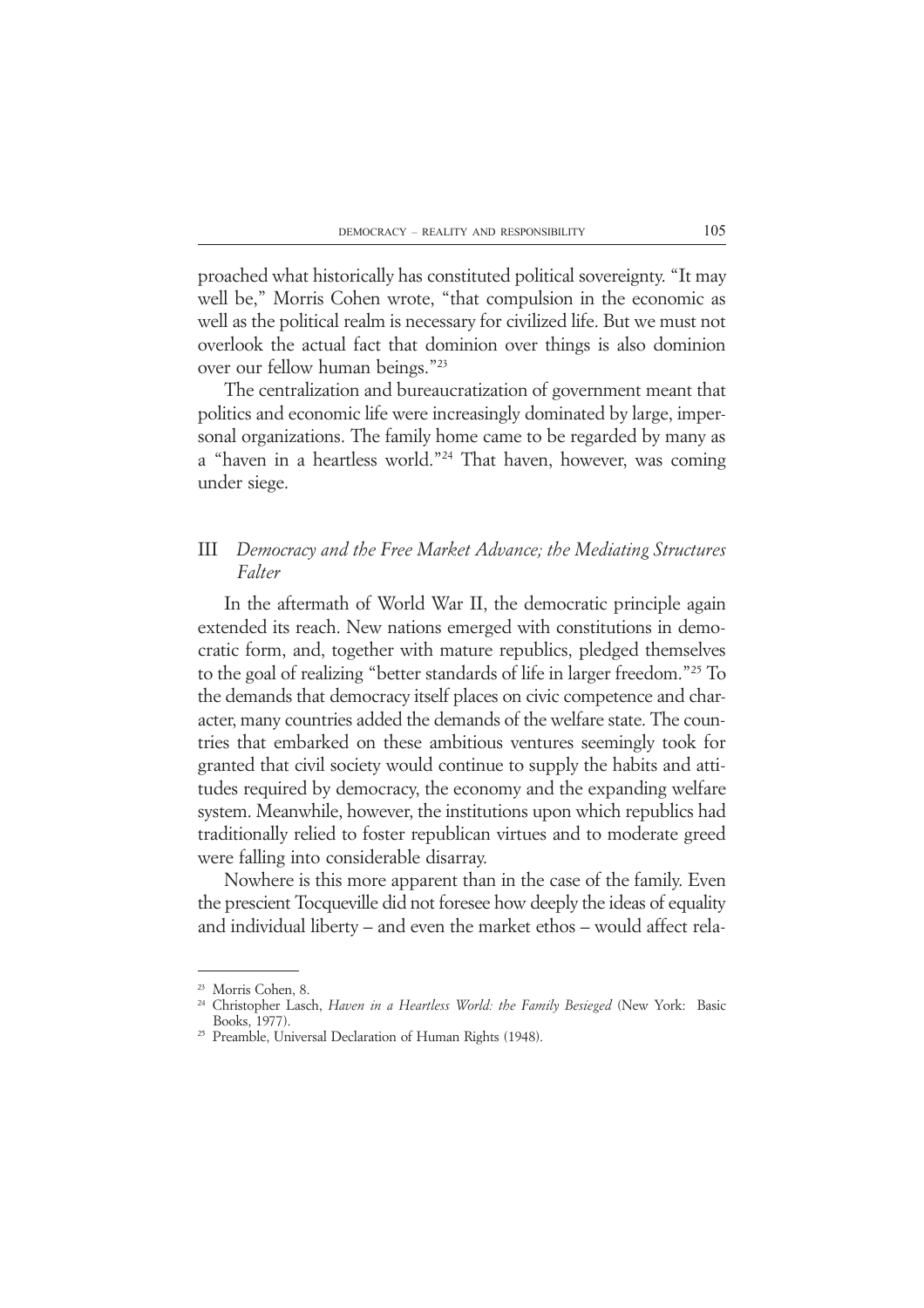tions among family members. He had confidently asserted that "Democracy loosens social ties, but it tightens natural ones."26 "Orderly and peaceful" homes, he thought, could be depended upon to produce self-reliant citizens who knew how to respect others, to compromise differences, and to restrain their own tendencies toward selfishness.<sup>27</sup> Habits acquired in the home would provide the foundation for developing further skills of communal living in other sites such as schools, workplaces, and towns. Women, as the first and main teachers of children, were key to the whole system:

There have never been free societies without mores, and…it is woman who shapes these mores. Therefore everything which has a bearing on the status of women, their habits, and their thoughts is, in my view, of great political importance.<sup>28</sup>

Who could have foreseen the series of turbulent changes that, beginning in the mid-1960s, shook up the roles of the sexes, transformed family life, and wrought havoc with the mediating institutions of civil society? The sexual revolution and sudden shifts in birth rates, marriage rates, and divorce rates caught professional demographers everywhere by surprise. In 1985, French demographer Louis Roussel summed up the developments of the preceding two decades: "What we have seen between 1965 and the present, among the billion or so people who inhabit the industrialized nations, is... a general upheaval across the whole set of demographic indicators, a phenomenon rare in the history of populations. In barely twenty years, the birth rate and the marriage rate have tumbled, while divorces and illegitimate births have increased rapidly. All these changes have been substantial, with increases or decreases of more than fifty percent. They have also been sudden, since the process of change has only lasted about fifteen years. And they have been general, because all industrialized countries have been

<sup>26</sup> Tocqueville, *Democracy in America*, 89.

<sup>27</sup> Id. at 291.

<sup>28</sup> Id. at 590.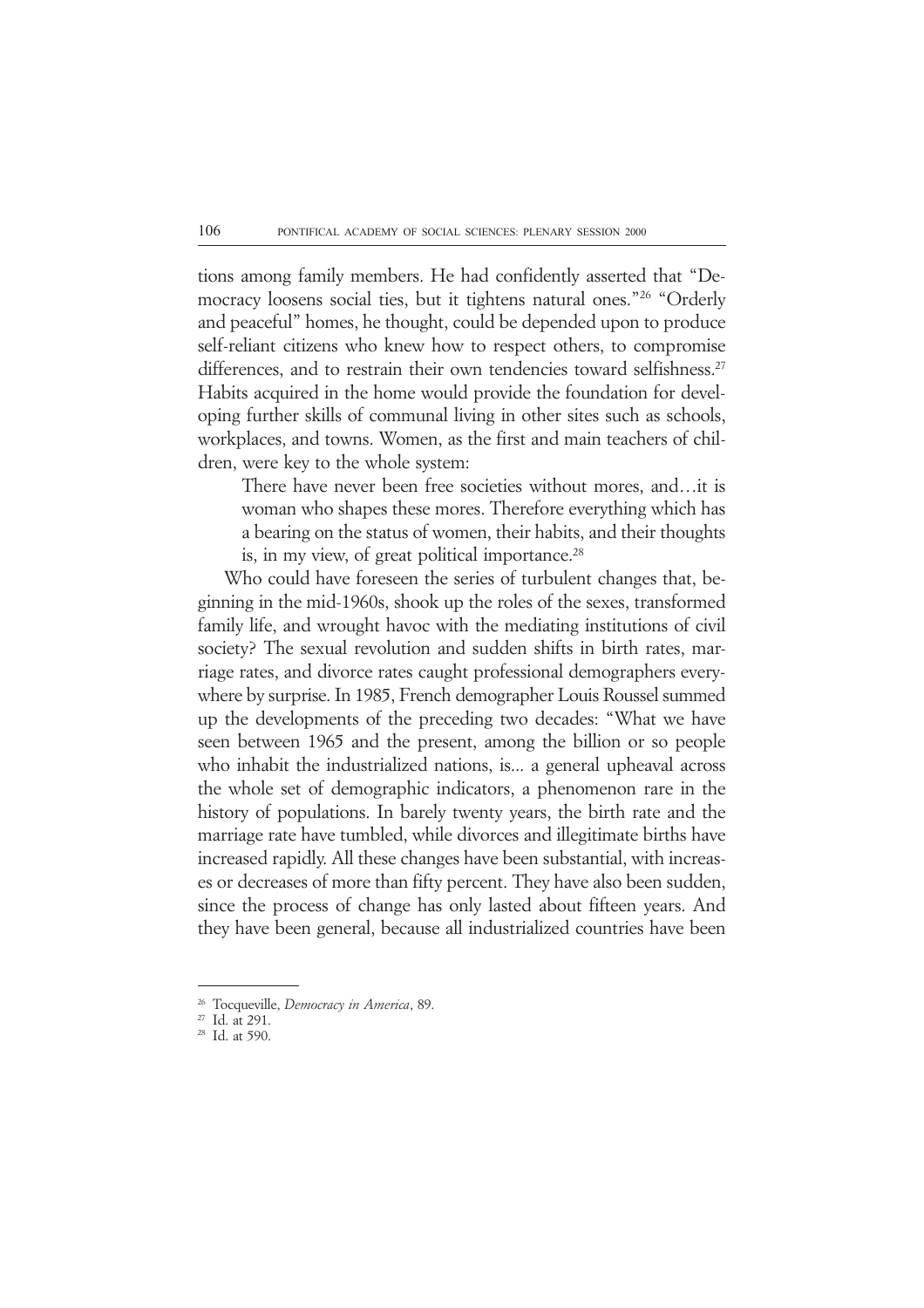affected beginning around 1965."29 Two related developments also had serious implications for society's seedbeds of character and competence – an unprecedented proportion of mothers of young children began to work outside the home, and an unprecedented proportion of children were spending all or part of their childhood in fatherless homes. The societies affected had, in fact, embarked on a vast social experiment.

At about the same time, there were signs of disturbance in schools, neighborhoods, churches, community and workplace associations – institutions that traditionally depended on families for support, and that in turn served as important resources for families. That was no coincidence. Not only had urbanization and geographic mobility taken their toll, but many of the mediating structures of civil society had relied heavily on the unpaid labor of women.

 The movement of most women into the work force deprived many groups of volunteer workers; removed informal law enforcers (as well as "eyes and ears") from many neighborhoods; and precipitated a caretaking crisis. The traditional pool of unpaid caretakers for the very young, the disabled, and the frail elderly was drying up, with no real replacement in sight – an ominous development for the most vulnerable members of society. The extent of the crisis can be appreciated when one takes account of the fact that the proportion of the population that cannot be self-sufficient (very young children, the ill, and the frail elderly) has hardly changed in the past hundred years.30 The *composition* of the dependent population has shifted (with fewer children and more elderly in the mix than a century ago), but their *proportion* to the whole has remained relatively steady.

In the late 1980s, the rates of demographic change slowed in the countries affected. At present, they seem to have stabilized, but at new high or low levels, leaving a set of problems that no society has ever

<sup>29</sup> Louis Roussel, "Démographie: deux décennies de mutations dans les pays industrialisés," in *Family, State, and Individual Economic Security*, ed. M.-T. Meulders-Klein and J. Eekelaar (Brussels: Story Scientia, 1988), I, 27-28.

<sup>30</sup> Mary Ann Glendon, *The New Family and the New Property* (Toronto: Butterworths, 1981),  $90$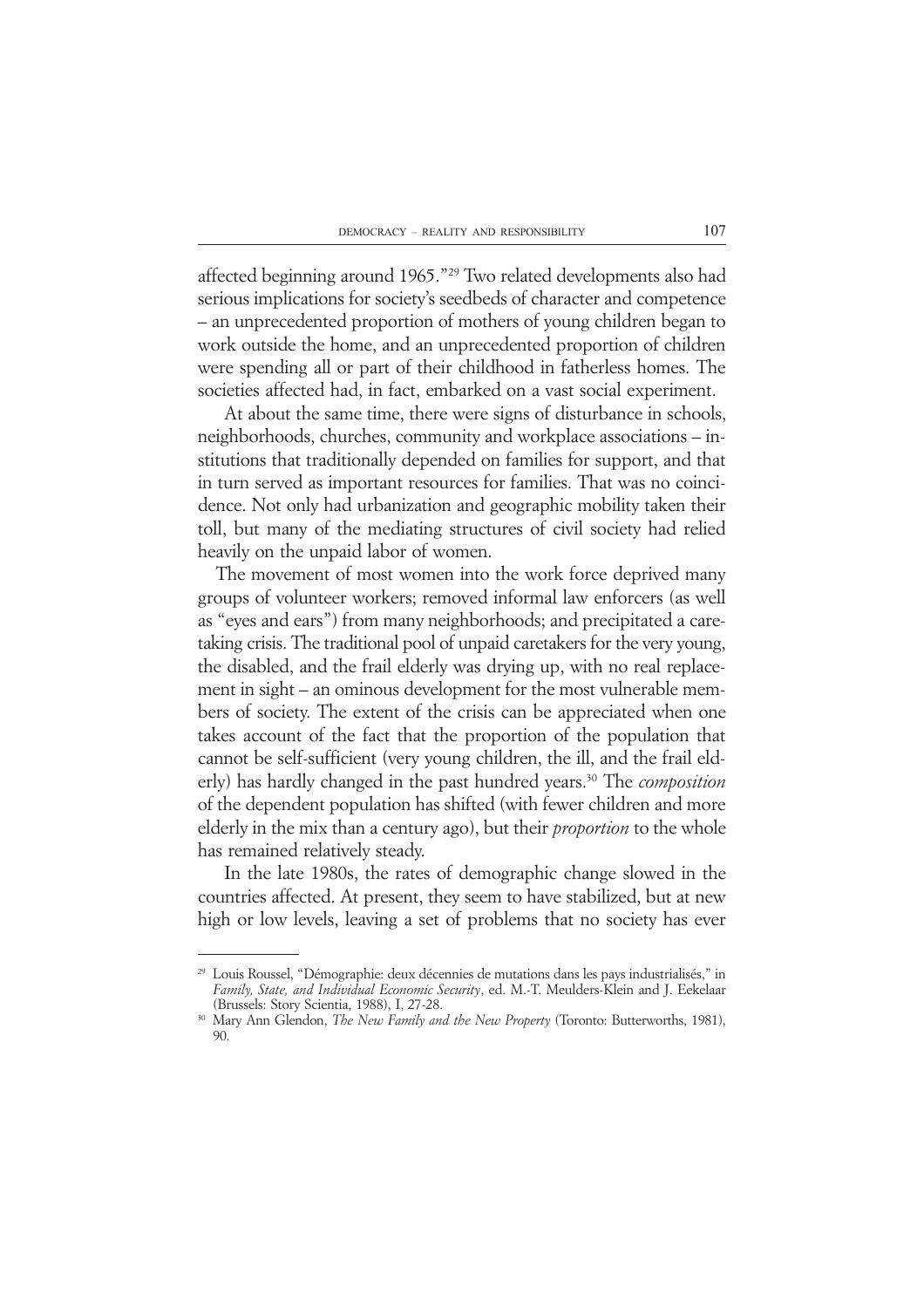before had to confront on such a scale. In the United States, for example, divorce and non-marital births have brought about a situation where between a fifth and a quarter of young children currently live in singleparent homes, and over half spend at least part of their childhood in such households. The great majority of these homes are headed by women, and their economic circumstances are precarious: nearly half of all female-headed families with children under six live in poverty. The schools, churches, youth groups, neighborhoods and so on, that once provided assistance to such families in times of distress are in trouble too. They not only served as reinforcements for, but depended on, families, neighborhoods, and each other for personnel and reinforcement.

The developing nations are apparently following a similar trajectory, but at an accelerated pace. Many are simultaneously undergoing democratization, industrialization, urbanization, and the separation of home and business. In the 1990s, the world passed through a largely unremarked watershed: for the first time in human history, a majority of the earth's inhabitants no longer live in small farming and fishing villages.<sup>31</sup>

Whatever else may be said about these new conditions, they have impaired civil society's capacity for fostering the habits and practices that make for democratic citizenship. As an insightful journalist observed, we are experiencing a "fraying of the net of connections between people at many critical intersections....Each fraying connection accelerates the others. A break in one connection, such as attachment to a stable community, puts pressure on other connections: marriage, the relationship between parents and children, religious affiliation, a feeling of connection with the past – even citizenship, that sense of membership in a large community which grows best when it is grounded in membership in a small one."32

Observers across the political spectrum have expressed concern about the implications of these developments for the quality of the work force, the fate of the social security system, and the incidence of

<sup>31</sup> As predicted by Richard Critchfield, Villages (New York: Doubleday, 1983).

<sup>32</sup> William Pfaff, "Talk of the Town," *New Yorker*, August 30, 1976, 22.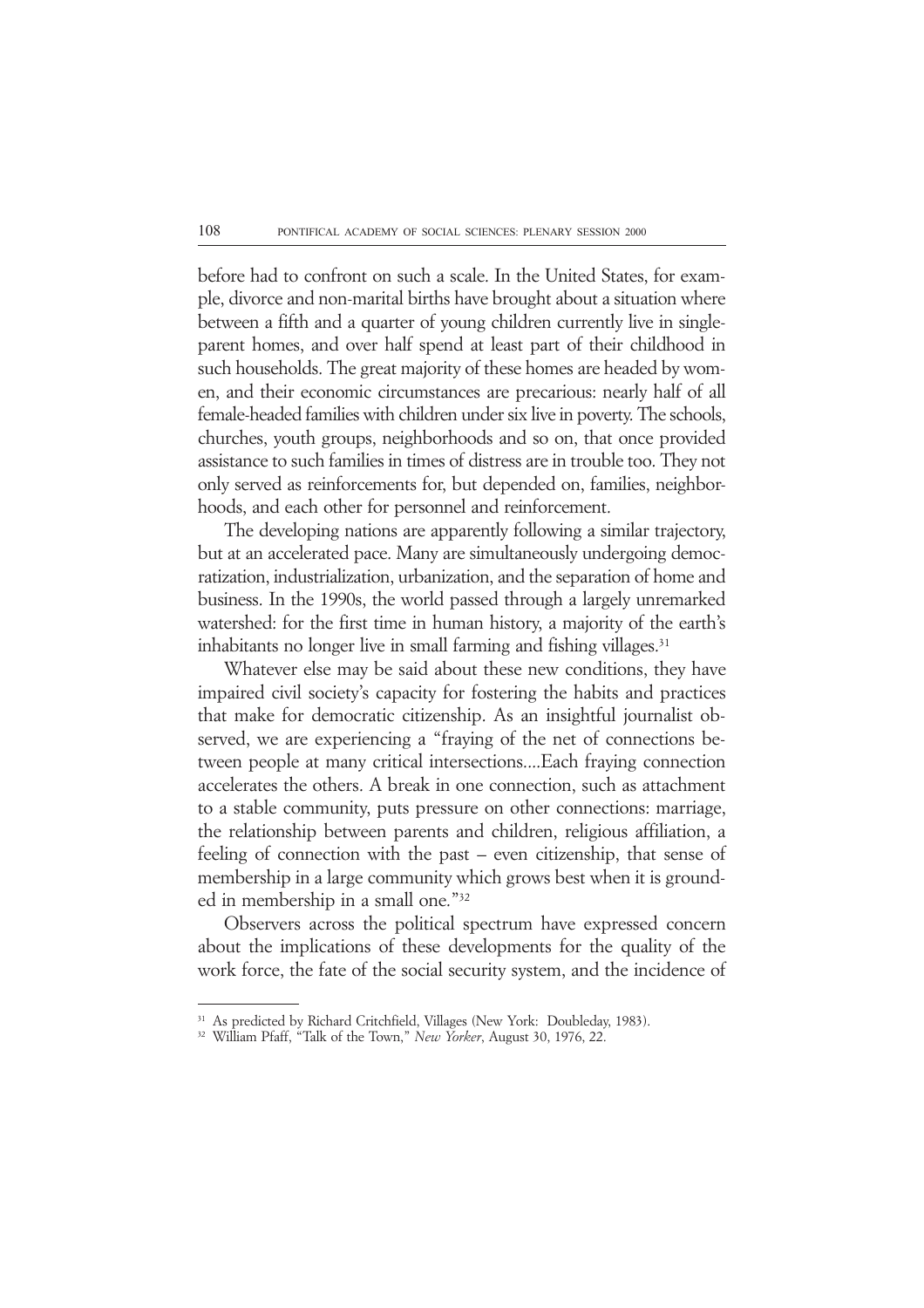crime and delinquency. Less attention has been paid, however, to the *political* implications – the likely effect upon the world's democratic experiments of the simultaneous weakening of child-raising families and their surrounding and supporting institutions in civil society. Not only have the main institutions that fostered non-market values in society become weaker, but the values of the market seem to be penetrating the very capillaries of civil society.

Surely Tocqueville would have asked: Where will modern republics find men and women with a grasp of the skills of governing and a willingness to use them for the general welfare? Where will your sons and daughters learn to view others with respect and concern, rather than to regard them as objects, means, or obstacles? What will cause most men and women to keep their promises, to limit consumption, to stick with a family member in sickness and health, to spend time with their children, to answer their country's call for service, to reach out to the unfortunate, to moderate their own demands on loved ones, neighbors, and the polity?

The findings of recent surveys of the political attitudes of young Americans are disquieting. In 1999, over a third of high school seniors failed a national civics test administered by the U.S. Department of Education, and only nine percent were able to give two reasons why it is important to be involved in a democratic society.<sup>33</sup> A previous study found a sense of the importance of civic participation almost entirely lacking: "Consistent with the priority they place on personal happiness, young people reveal notions…that emphasize freedom and license almost to the complete exclusion of service or participation. Although they clearly appreciate the democratic freedoms that in their view, make theirs the 'best country in the world to live in,' they fail to perceive a need to reciprocate by exercising the duties and responsibilities of good citizenship."34 When asked to describe what makes a good citizen, only

<sup>33</sup> Chris Hedges, "35% of High School Seniors Fail National Civics Test," *New York Times*, November 21, 1999, 16.

<sup>34</sup> People for the American Way, *Democracy's Next Generation* (Washington: People for the American Way, 1989), 27.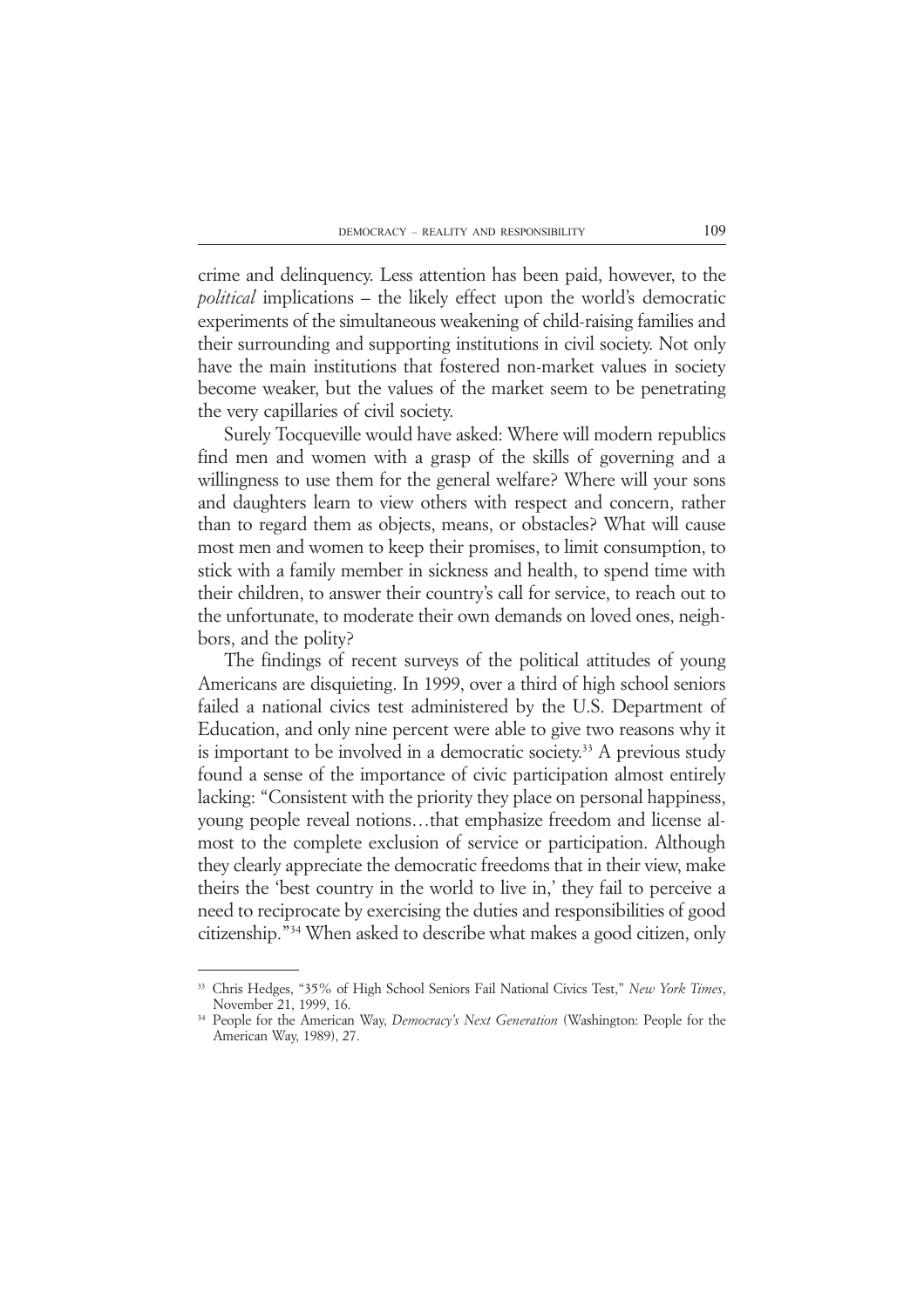12 percent mentioned voting. Fewer than a quarter said that they considered it important to help their community to be a better place. When asked what makes America special, only seven percent mentioned that the United States was a democracy. Such attitudes cannot be dismissed simply as a function of immaturity, for a comparison with earlier public opinion data revealed that the 1990 cohort knew less about civics, cared less, and voted less than young people at any time over the preceding five decades.<sup>35</sup>

### IV *Democracy and Civil Society in the Era of Globalization*

At first glance, democracy appears triumphant at the dawn of the twenty-first century.36 Republics in democratic form have spread across Eastern Europe and Latin America and into many parts of Asia and Africa. A majority of the world's countries, over a hundred nations, now call themselves democratic, though "democratizing" would be a more accurate term in some cases.<sup>37</sup> Scholars tell us that democracies are disinclined to go to war with one another, and that no famine has ever occur-red in a democracy.<sup>38</sup> Democratic principles and ideas are increasing urged upon, and have been adopted by, many institutions of civil society.

The future of the world's democratic experiments appears clouded, however, by several overlapping developments.

1. In the first place, there are a number of reasons to be concerned about *the atrophy of the democratic elements in modern republics*. The *centralization of government* has drained decision-making power away from local governments that once served as "schools for citizenship"

<sup>35</sup> Michael Oreskes, "Profiles of Today's Youth: They Couldn't Care Less," *New York Times*, 28 June 1990, A1, D21.

<sup>36</sup> Francis Fukuyama, *The End of History and the Last Man* (New York: Free Press, 1992).

<sup>37</sup> Barbara Crossette, "Globally, Majority Rules," *New York Times*, August 4, 1996, s. 4, p. 1; Fareed Zakaria, "The Rise of Illiberal Democracy," *Foreign Affairs* (November-December 1997).

<sup>&</sup>lt;sup>38</sup> Fukuyama, The End of History; Amartya Sen, Development as Freedom (New York: Knopf, 1999).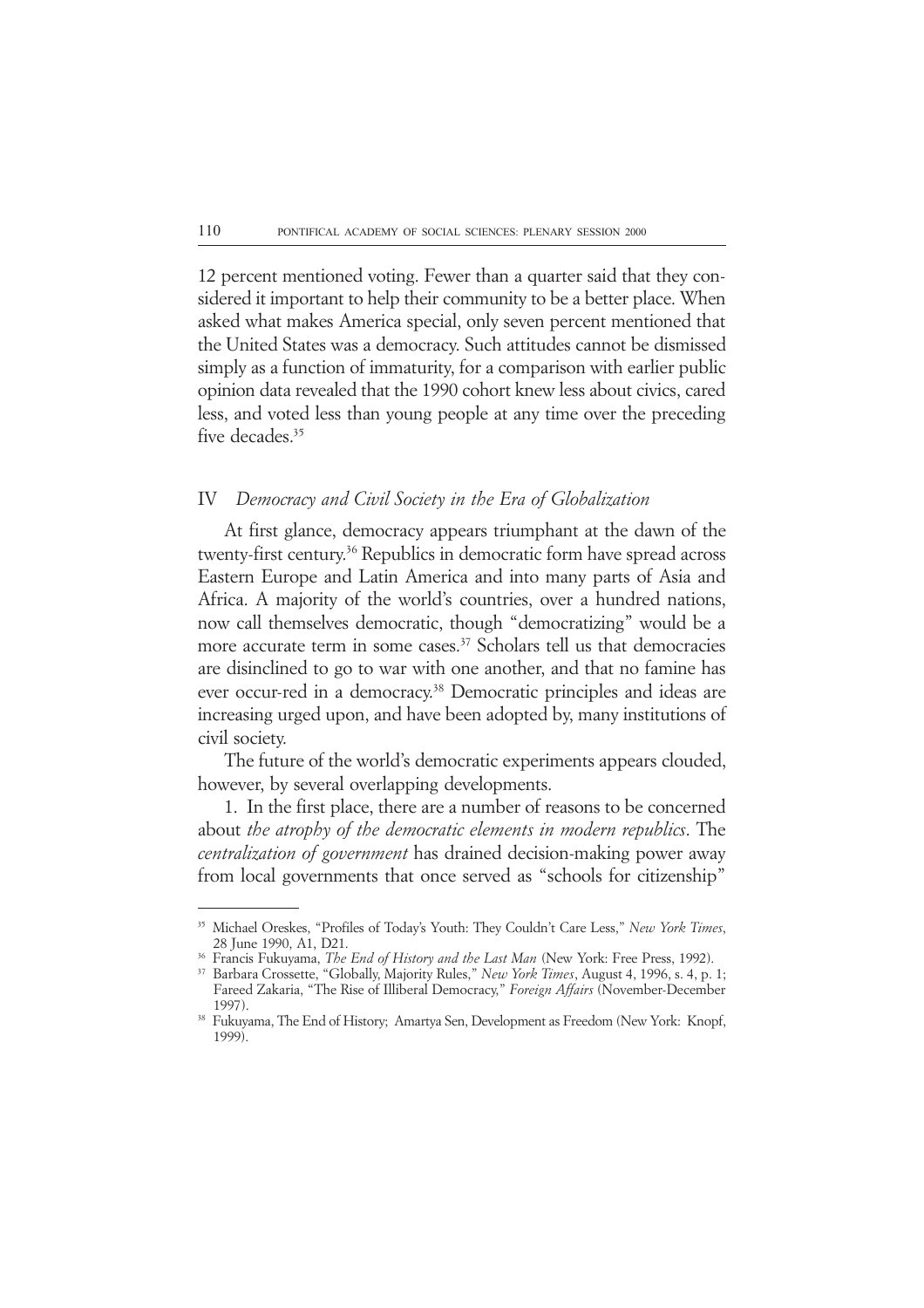and afforded the average citizen opportunities to participate. *Globalization* has drained power from the nation state. Non-representative *special interest groups* and lobbies often play the decisive role in shaping legislation and administrative action.<sup>39</sup> A development in some countries which could spread to supra-national tribunals is the overly *ambitious exercise of judicial power* to invalidate popular legislation, as well as to use hyper-individualistic interpretations of rights to undermine the mediating institutions of civil society. All in all, it is increasingly difficult for most men and women in today's democratic regimes to have a say in framing the conditions under which they live, work and raise their children.

2. As discussed above, democratic experiments are also threatened by *the decline of the mediating structures*. Character and competence do not emerge on command. They are acquired only through habitual practice. Those habits will either be sustained or undermined by the settings in which people live, work, and play. Democracies therefore cannot afford to ignore nurture and education, or the social and political institutions where the qualities and skills that make for good citizenship and statesmanship are developed and transmitted from one generation to the next.

3. Third, the megastructures of civil society have acquired such power as to raise *the spectre of new forms of oligarchy*. In terms of economic resources and ability to shape policy and events, the influence of some market actors, foundations, and special interest organizations exceeds that of many nation states. Indeed, nation states seemingly have little power to affect the large economic forces that shape the lives of their citizens. The status and security of most people are increasingly dependent upon large corporate employers or government. In the United States, for example, only about ten percent of the working population is self-employed, about a third works for large firms,

<sup>&</sup>lt;sup>39</sup> In the United States, for example, political campaigns of both major parties are mainly financed by big business. Leslie Wayne, "Business is Biggest Campaign Spender, Study Says," *New York Times*, October 18, 1996, 1.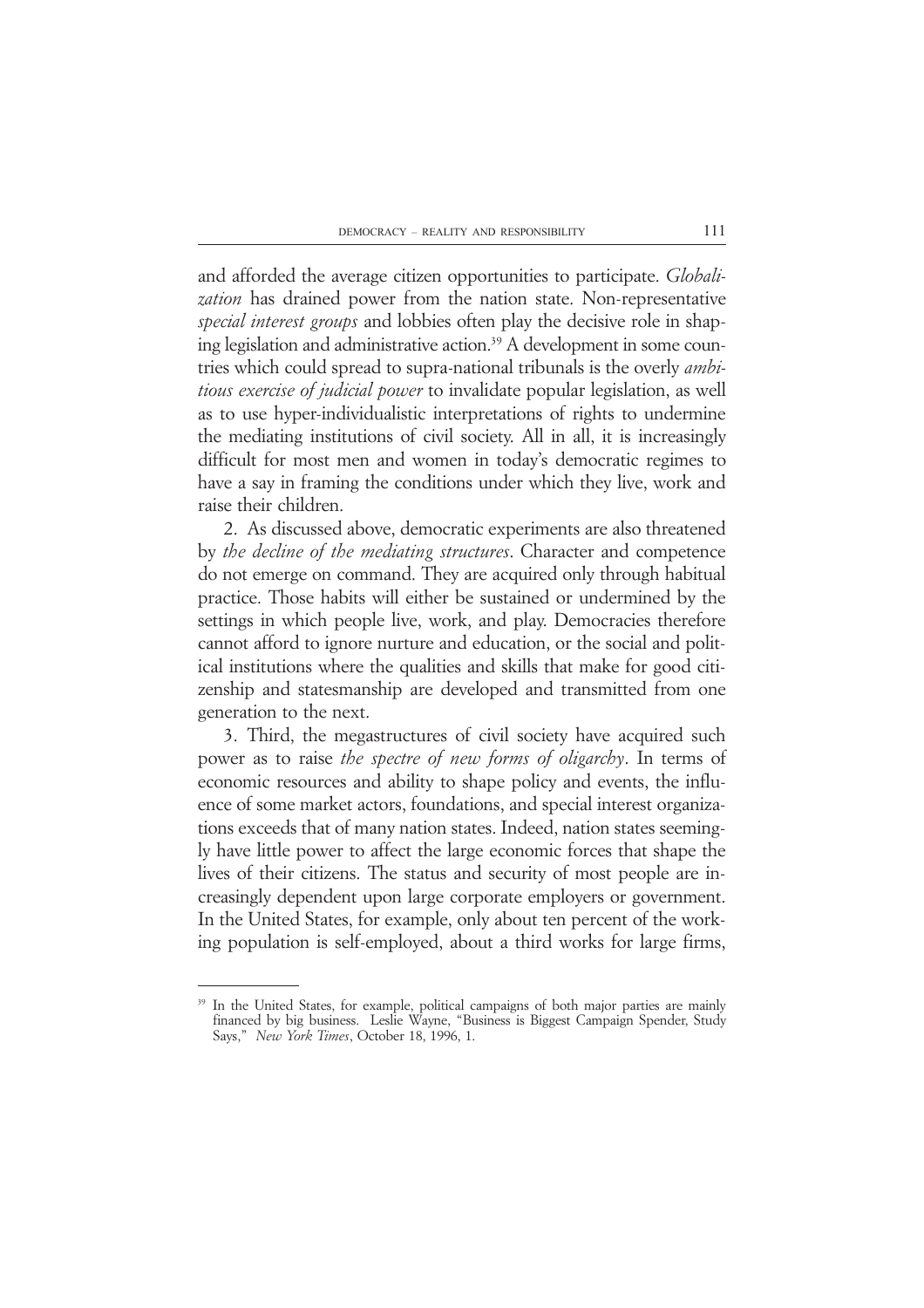and about a fifth for federal, state or local governments.<sup>40</sup> Age-old routines of family life have been adjusted to conform to the demands and time-tables of the economy. The general standard of living has risen in many places, but at the same time disparities have widened between rich and poor. Troubling questions arise: Has "emancipation" from the oppressive aspects of older ways of life merely afforded men and women the opportunity to develop their talents to fit the needs of the market? Have women been freed from one set of rigidly bounded roles only to become unisex hominids whose family life must regularly be subordinated to the demands of the workplace?

And what will the new oligarchs be like, if the democratic elements in modern republics should one day atrophy? The men and women who hold key positions in governments, political parties, corporations, mass media, foundations and so on are often quite remote from the concerns of the average citizen. Strong ties to persons and places, religious beliefs, attachment to tradition and even family life are apt to be less important to those at the top than to the men and women whose lives they affect. Decision-makers have tended to be rather free in adopting measures that undermine the delicate communities on which others depend for practical and emotional support<sup> $41$ </sup> – as witness the organization of work and schooling, the planning of cities, programs for public assistance, all too frequently designed without considering the impact on families and neighborhoods.

Modern mass media render the problem of "soft tyranny", identified by Tocqueville, more acute than in his day. Modern tyrannies, he predicted, would prefer the kind of power that acts upon the will, rather than the crude use of force. Unlike ancient despots who frequently resorted to physical oppression, new forms of despotism would "leave the body alone and go straight for the soul" – to the point that "even

<sup>40</sup> Heilbroner, 68; Glendon, The New Family, 156.

<sup>41</sup> Robert E. Rodes, JR., "Greatness Thrust Upon Them: Class Biases in American Law," 1983 *American Journal of Jurisprudence* 1, 6. See also Wilson Carey McWilliams, "American Pluralism: The Old Order Passeth," in *The Americans, 1976,* ed. Irving Kristol and Paul Weaver (Lexington: Heath, 1976) 293, 315.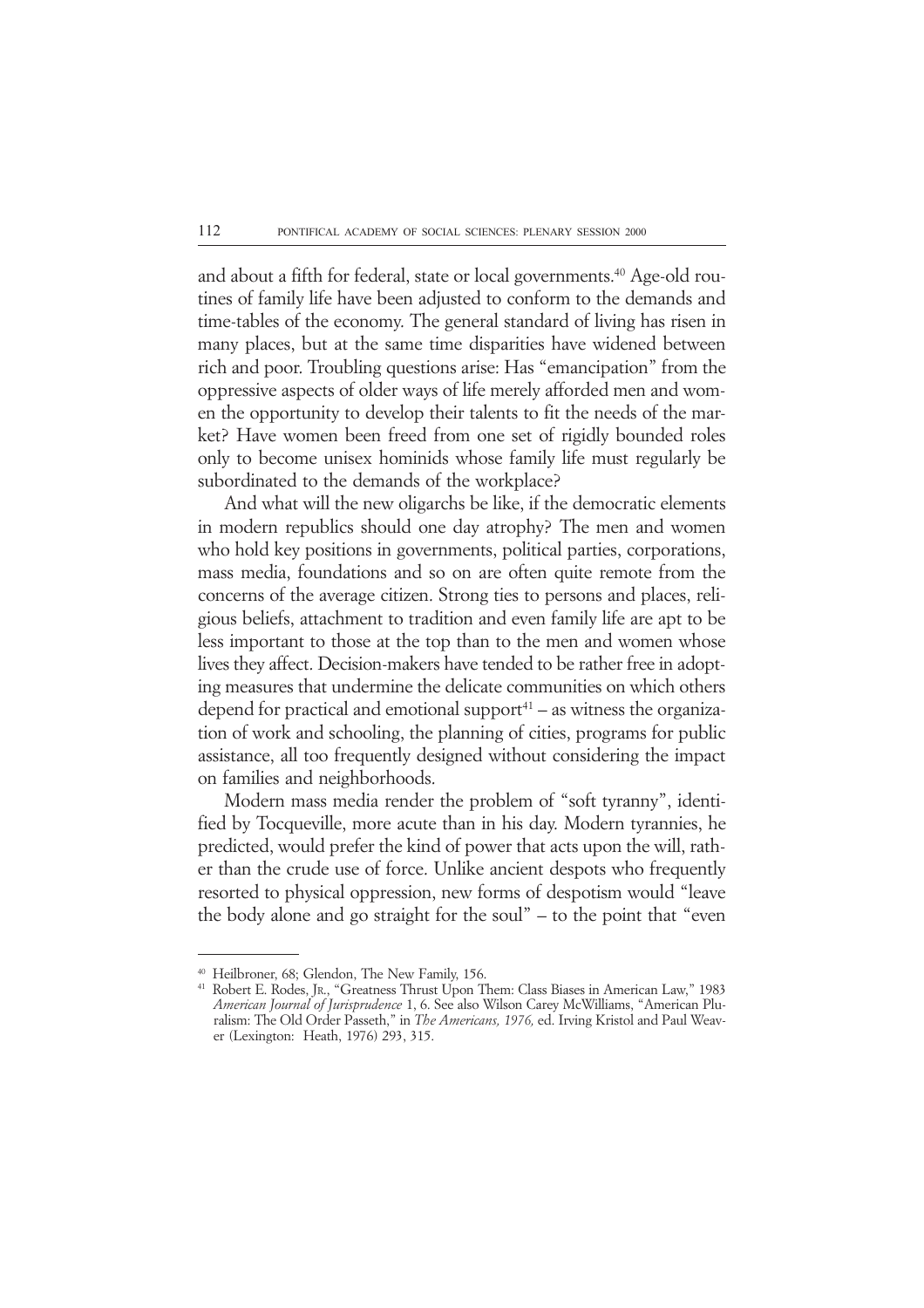desires are changed.42" Social theorists like Christopher Lasch and Charles Reich argued in the 1970s that "a new man" had already begun to emerge. According to Reich:

The deepest problem has to do with the kind of people that [new forms of dependency on large public and private organizations] create. Each person is increasingly tied to his status role. He is forced more and more to *become* that role, as less and less of his private life remains. His thoughts and feelings center on the role and he becomes incapable of thinking about general values, or of assuming responsibility for society….Thus a nation of people grows up who cannot fight back against the power that presses against them, for each, in his separate status cubicle, is utterly apart from his fellow men.43

4. That is not the kind of talk that people like to hear. Nevertheless, *materialism and extreme individualism* have taken a toll – and perhaps has even set the stage for regimes where individual liberty will be lost, or confined to matters that distract from politics. As Tocqueville wrote, "What can even public opinion do when not even a score of people are held together by any common bond, when there is no man, no family, no body, no class and no free association which can represent public opinion and set it in motion? When each citizen being equally impotent, poor, and dissociated cannot oppose his individual weakness to the organized force of the government?"<sup>44</sup> In a country which permits its fonts of public virtues to run dry, he warned, there would be "subjects" but no "citizens."45 One wonders: Is the unlimited sexual liberty so relentlessly promoted on all fronts today a kind of consolation prize for the loss of real liberty in the political and economic sphere? A kind of latter-day bread and circuses?

5. Finally, there is the corrosive effect on the polity of a spreading lack of confidence that there are any common truths to which men and

<sup>42</sup> Tocqueville, *Democracy in America*, 255, 434-35.

<sup>43</sup> Charles Reich, *The Greening of America* (New York: Random House, 1970); see also, Christopher Lasch, *The Culture of Narcissism* (New York: W.W. Norton, 1979).

<sup>44</sup> Tocqueville, *Democracy in America*, 314.

<sup>45</sup> Id. at 93-94.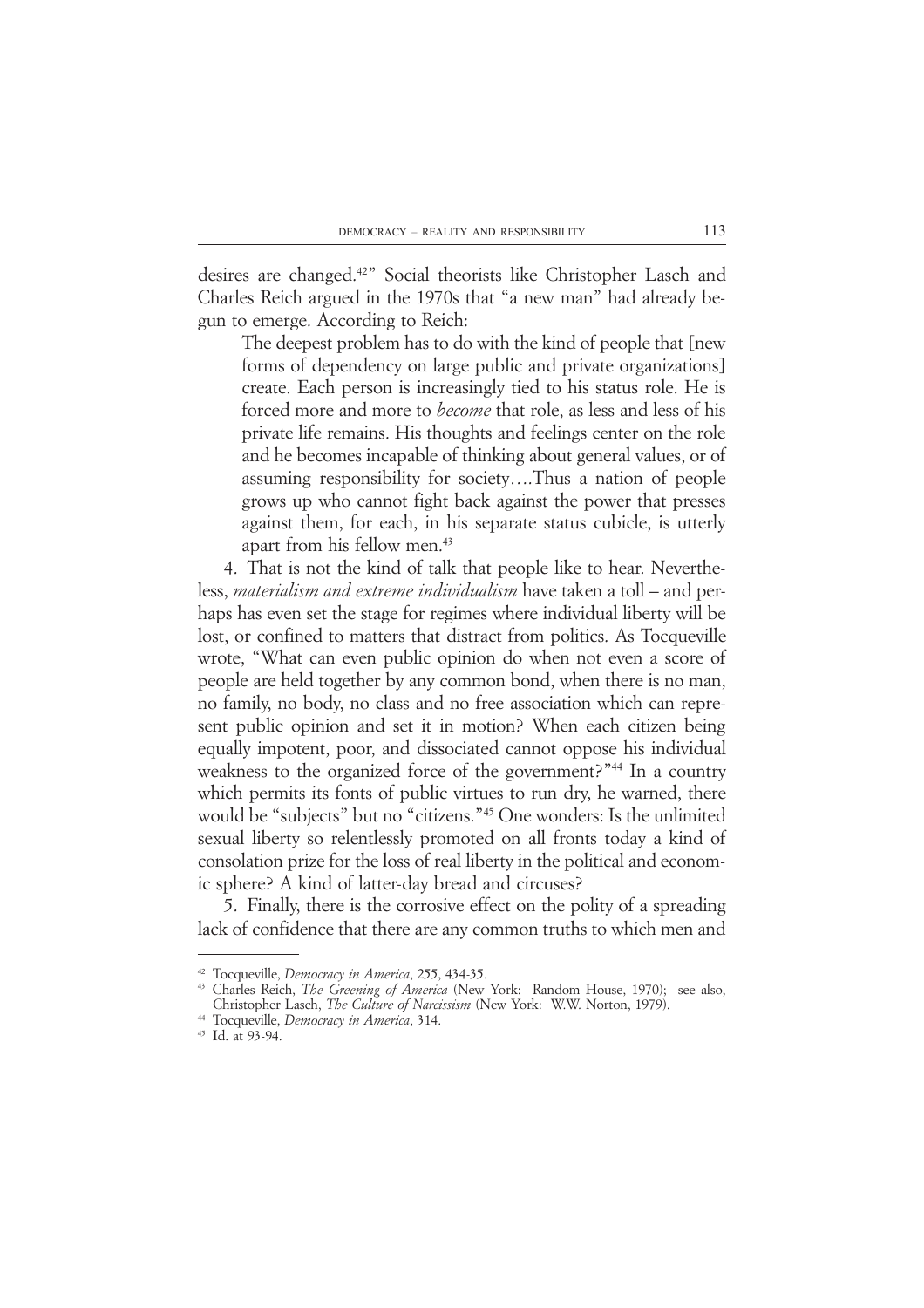women of different backgrounds and cultures can appeal. Many serious twentieth century thinkers argue that tyrannies, old and new, whether majoritarian or of minorities, are rooted in nihilism.46 Hannah Arendt, for example, wrote: "The ideal subject of totalitarian rule is not the convinced Nazi or the convinced Communist, but people for whom the distinction between fact and fiction (i.e., the reality of experience) and the distinction between true and false (i.e., the standards of thought) no longer exist."47 Pope John Paul II, another first-hand observer of totalitarianism in operation, has put it this way:

[T]otalitarianism arises out of a denial of truth in the objective sense. If there is no transcendent truth, in obedience to which man achieves his full identity, then there is no sure principle for guaranteeing just relations between people. Their self-interest as a class, group or nation would inevitably set them in opposition to one another. If one does not acknowledge transcendent truth, then the force of power takes over, and each person tends to make full use of the means at his disposal in order to impose his own interests or his own opinion, with no regard for the rights of others.<sup>48</sup>

In view of the atrophy of democratic participation, the disarray among the small structures of civil society, the menace of oligarchy, and the spread of materialism, hyper-individualism and popular "nihilism without the abyss" (to use the expression of the late Allan Bloom), what can one say about the prospects for democracy and civil society?

## Whither Democracy and Civil Society?

At the dawn of the democratic era, it seemed to Tocqueville that the irresistible advance of democracy was leading to only two possi-

<sup>46</sup> *Veritatis Splendor*, 99; *Centesimus Annus*, 44. See also, Michael Novak, "Truth and Liberty: The Present Crisis in Our Culture," 59 *Review of Politics* 1 (1997).

<sup>47</sup> Hannah Arendt, *The Origins of Totalitarianism* (New York: Meridian, 1958), 474.

<sup>48</sup> *Centesimus Annus*, 44.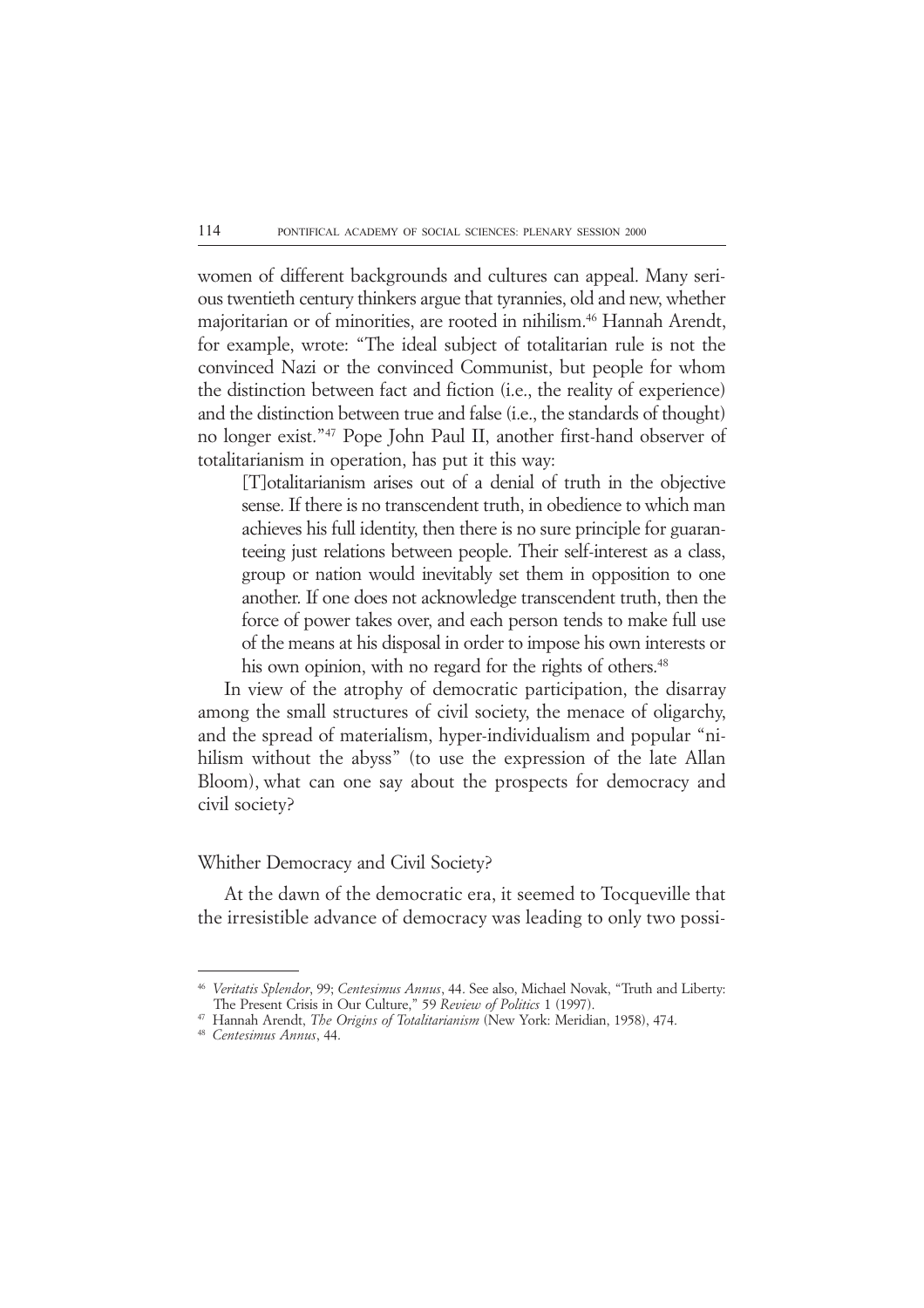ble outcomes – democratic freedom or democratic tyranny.<sup>49</sup> Today, with the democratic nation state and the mediating structures of civil society weakened, the market seems to be about where democracy was then. The market is both a set of institutions and a powerful idea, fate-laden and irresistible, with the potential to improve the lives of men and women everywhere or to subject them to new forms of tyranny. The great challenge is to shift probabilities in the first direction.

This overview of democracy's ever-changing relationship to civil society suggests four tentative conclusions: (1) For the benefits of democratic society and the free market to be realized and their destructive potential minimized, the explosive energies of free politics and free economics must be disciplined and directed by a vibrant moral culture.50 (2) The moral culture depends, in turn, on the health of the mediating structures of civil society. (3) Paradoxically, liberal democracy and free markets pose threats, not only to each other, but to the seedbeds of the very qualities and institutions both need in order to remain free and function well. (4) The corrective may lie in another paradox: democratic states and free markets may need to refrain from imposing their own values on all the institutions of civil society. In other words, it may be necessary to preserve certain mediating structures that are not necessarily democratic, egalitarian, or liberal, and whose main loyalty is not to the state and whose highest values are not efficiency and productivity.

Could law and policy help to revitalize, or at least avoid further harm to the fragile institutions upon which political freedom and economic vitality depend? Unfortunately, we do not know very much about how to encourage, or even to avoid damage to the social systems that both undergird and buffer the free market and the democratic polity. In fact, we probably know even less about the dynamics of social environments than we do about natural environments.

<sup>49</sup> Tocqueville, *Democracy in America*, XIV (1848 Preface).

<sup>50</sup> See George Weigel, "The Priority of Culture," *The Pilot*, June 7, 1996, 11.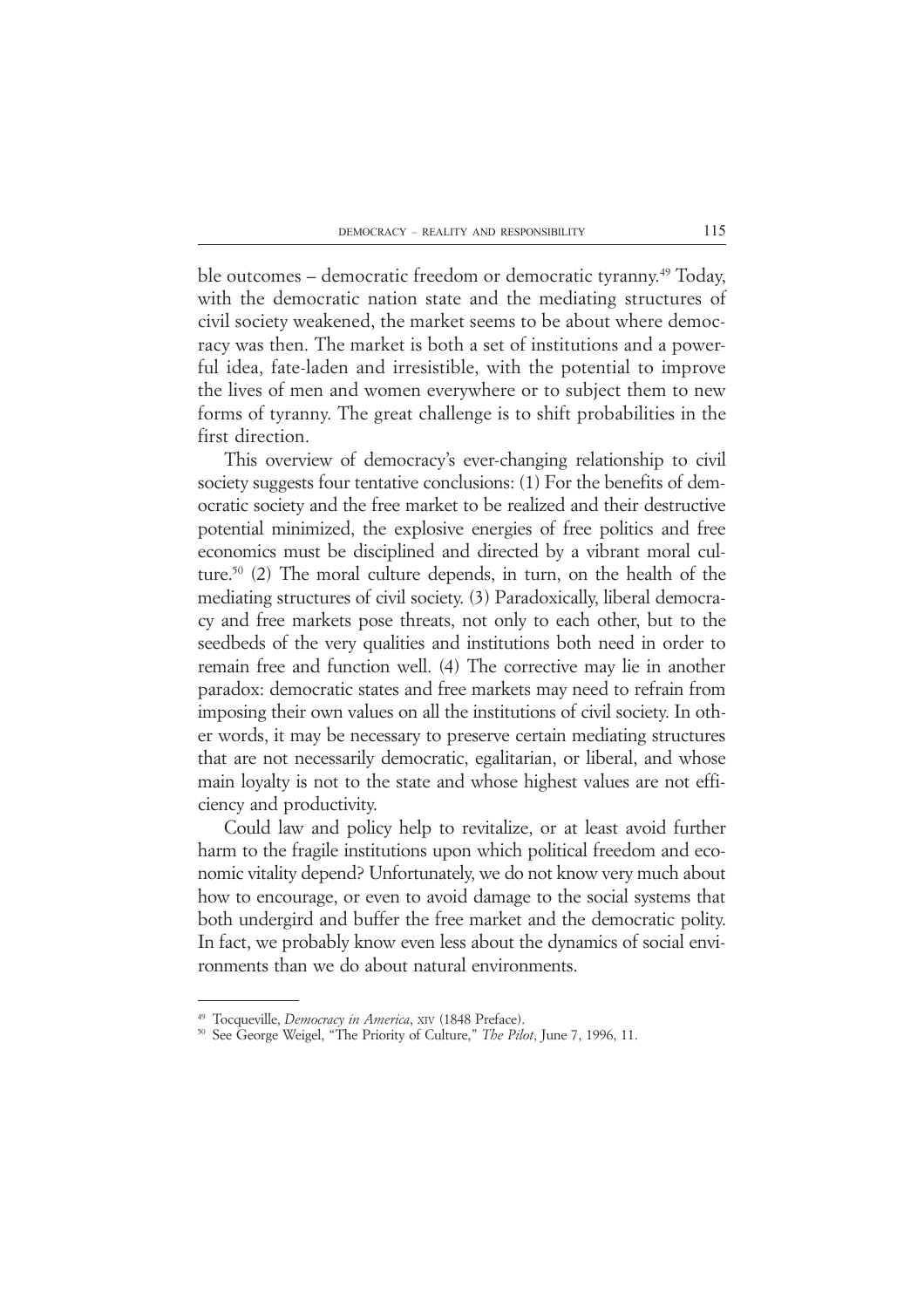One thing we have learned through trial-and-error is that intervention, even with the most benign motives, can have unintended and harmful consequences. In an address to the French National Assembly, anthropologist Claude Levi-Strauss called attention to the endangered state of social environments, but cautioned at the same time against regulatory hubris. Two hundred years after the French Revolution attacked civil society, he told the legislators that the problem today is to restore civil society:

Notwithstanding Rousseau, who wanted to abolish any partial society in the state, a certain restoration of partial societies offers a final chance of providing ailing freedoms with a little health and vigor. Unhappily, it is not up to the legislator to bring Western societies back up the slope down which they have been slipping….[But] the legislator can at least be attentive to the reversal of this trend, signs of which are discernible here and there; he can encourage it in its unforeseeable manifestations, however incongruous and even shocking they may sometimes seem. In any case, the legislator should do nothing that might nip such reversal in the bud, or once it asserts itself, prevent it from following its course.<sup>51</sup>

Evidence is accumulating that the idea of "regulating" complex social systems (in the sense of controlling their development or ensuring desired outcomes) is an illusion.<sup>52</sup> Interventions can shift probabilities, but often in unanticipated ways. Prudence thus suggests proceeding modestly, preferring local experiments and small-scale pilots to broad, standardized, top-down programs. Often, the principle of "do no harm" will be the best guide. At a minimum, that would require attention to the ways in which governmental or business policies may be undermin-

<sup>51</sup> Claude Lévi-Strauss, "Reflections on Liberty," in *The View From Afar* (New York: Basic Books, 1985), 288.

<sup>52</sup> See, for example, Mitchell Waldrop, *Complexity: The Emerging Science at the Edge of Order and Chaos* (New York: Touchstone, 1992); Michael Novak, "Hayek: Practitioner of Social Justice "Properly Understood," (Lecture delivered at the University of Chicago, October 28, 1999).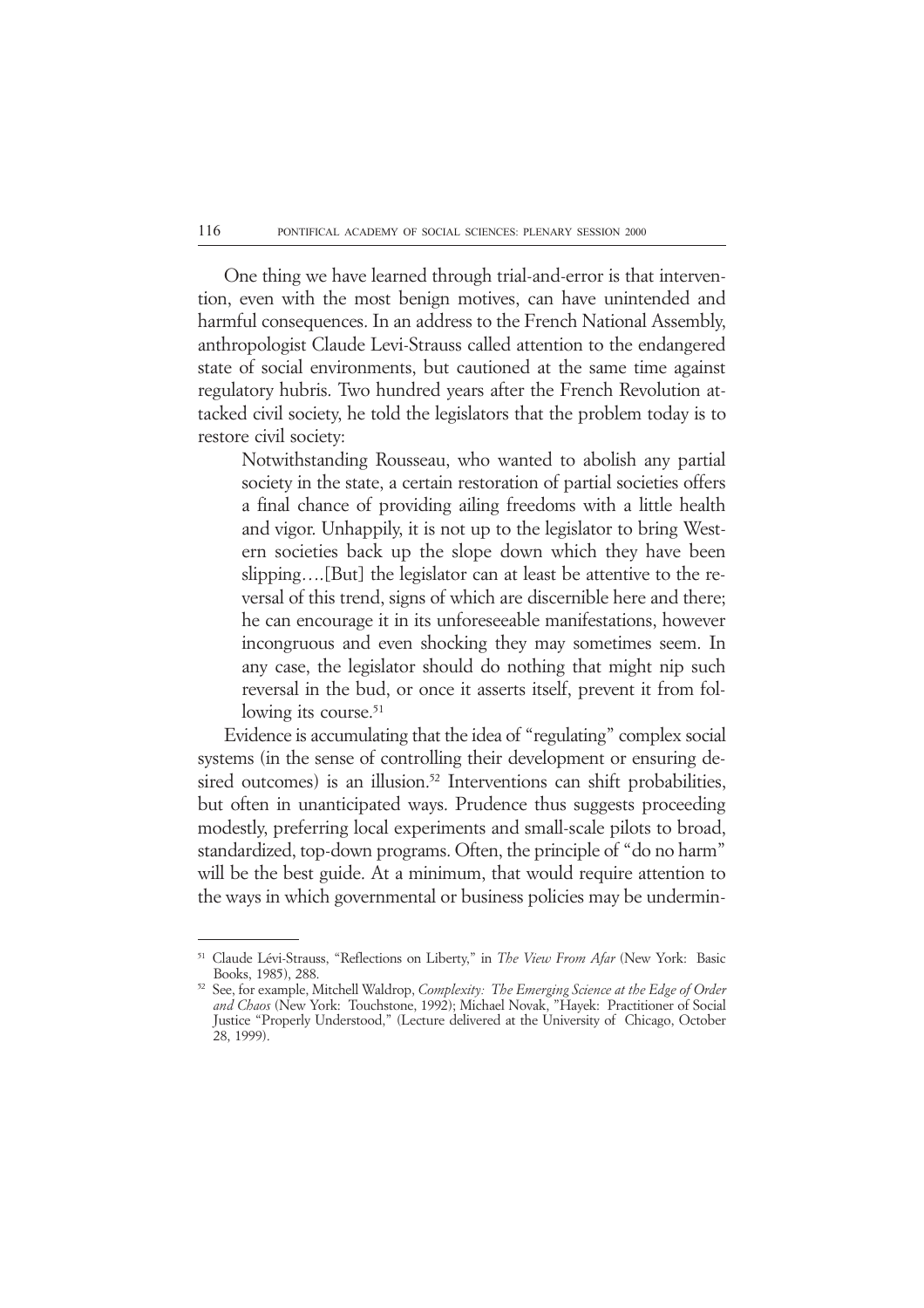ing fragile social structures, or discouraging persons who devote time and effort to the nurture of future citizens.

Is there reason to hope that the fine texture of civil society can be reinvigorated? One close observer of changes in the political capillaries of democracies finds hope in the fact that many kinds of micro-governments are spontaneously emerging at the neighborhood and community level in Europe and the United States. George Liebmann, whose three densely-packed monographs on civil society deserve to be better known,53 has studied the emergence of such phenomena as *woonerven* (residential street control regimes) in The Netherlands, neighborhood councils in the Nordic countries, local law enforcement in the 25,000 communes of France, and business improvement districts and residential community associations in the United States. He found that many of these groups have evolved from small spontaneous cooperative endeavors into responsive and effective "sub-local" governments. Though some of these associations are controversial, Liebmann contends that they are spreading and are likely to spread further, as a reaction to the centralization and bureaucratization that have dominated political and social life for most of the century. They may be the "schools for citizenship" of the twenty-first century.

At the national level, another encouraging sign is experimentation with the delivery of social services such as education, health care and child care through smaller seedbed institutions (religious groups, workplace associations) rather than state-run bureaucracies.<sup>54</sup>

Yet another hint that the "ever-changing interplay" between democracy and civil society may moving in a more positive direction is increasing interest in the principle of subsidiarity: "a community of a higher order should not interfere in the internal life of a community of a lower order, depriving the latter of its functions, but rather should

<sup>53</sup> George Liebmann, *The Little Platoons: Sub-Local Governments in Modern History* (Westport, Ct: Praeger, 1995); *The Gallows in the Grove: Civil Society in American Law* (Westport, Ct.: Praeger, 1997)*; Solving Problems Without Large Governments* (1999).

<sup>54</sup> Peter L. Berger and Richard John Neuhaus, *To Empower People: From State to Civil Society* (Washington, D.C.: American Enterprise Institute, 1996).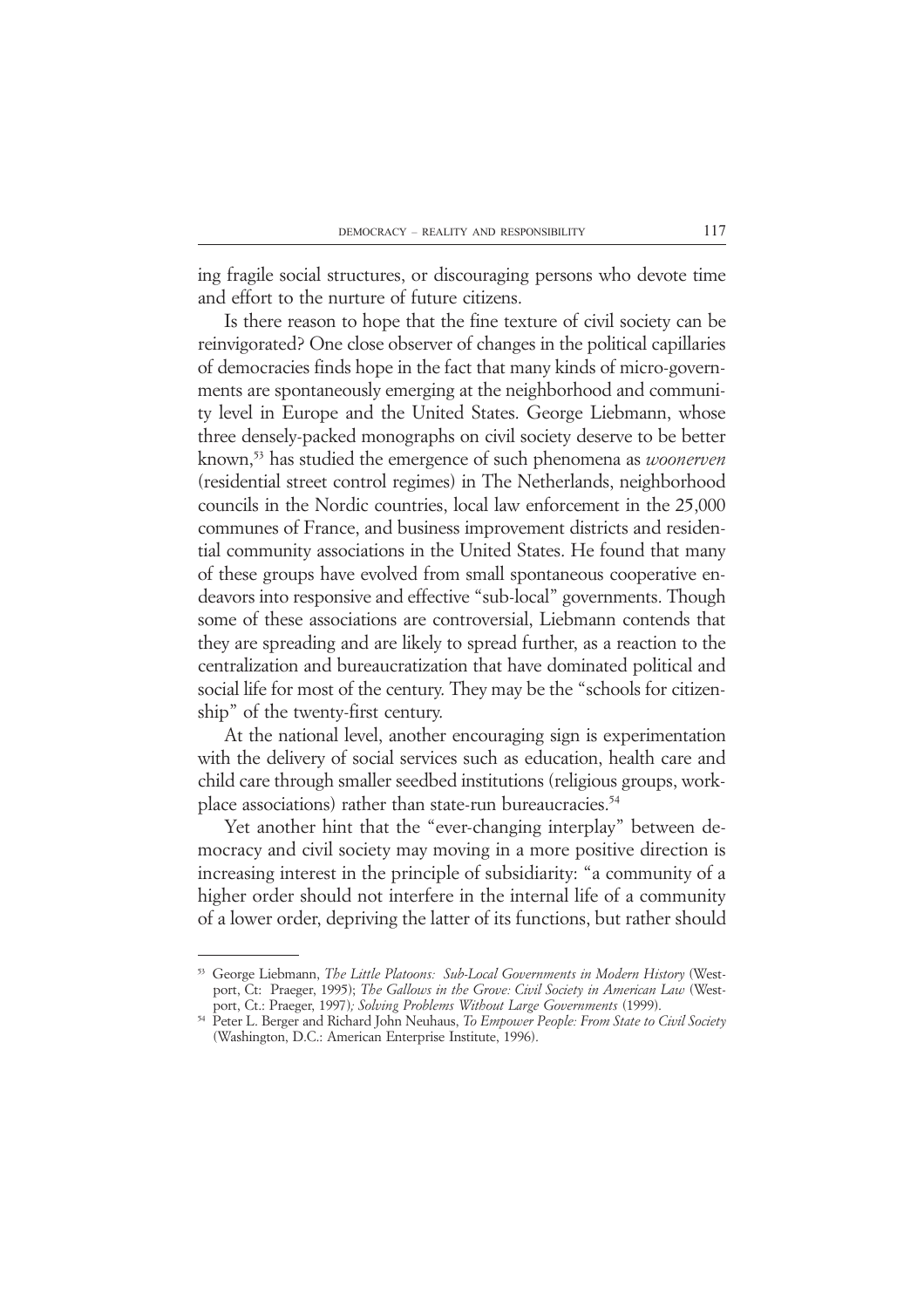support it in case of need and help to coordinate its activity with the activities of the rest of society, always with a view to the common good."55 The editor of a magazine that follows such developments, predicts that the most important political issues in the twenty-first century will be either global or local:

Problems are migrating up and down all over government, in search of the appropriate place for solution….Citizens are essentially looking for two forms of public authority: intimate ones in their community that can deal with their needs in a humane way, and regional ones big enough to impose some order and stability on economic life. The governments they have are mostly too remote and bureaucratic for the first job and too small and weak for the second one.<sup>56</sup>

Ultimately, what will be decisive for democracy and the free market alike is not the seedbeds of civil society (which can produce weeds as well as flowers), but the seed. The seed is the human person, uniquely individual, yet inescapably social; a creature of unruly passions who nevertheless possesses a certain ability, individually and collectively, to create and abide by systems of moral and juridical norms.

#### *List of Literature*

Hannah Arendt, *The Origins of Totalitarianism* (New York: Meridian, 1958).

- Robert Bellah et al., *Habits of the Heart: Individualism and Commitment in American Life* (Berkeley: University of California Press, 1985).
- Peter L. Berger and Richard John Neuhaus, *To Empower People: From State to Civil Society* (Washington, D.C.: American Enterprise Institute, 1996).

A.A. Berle and Gardiner Means, *The Modern Corporation and Private Property* (New York: Macmillan, 1934).

*Centesimus Annus*.

<sup>55</sup> *Quadragesimo Anno* I (1931); *Centesimus Annus*, 48.

<sup>56</sup> Alan Ehrenhalt, "Demanding the Right Size Government," *New York Times*, October 4, 1999, A33.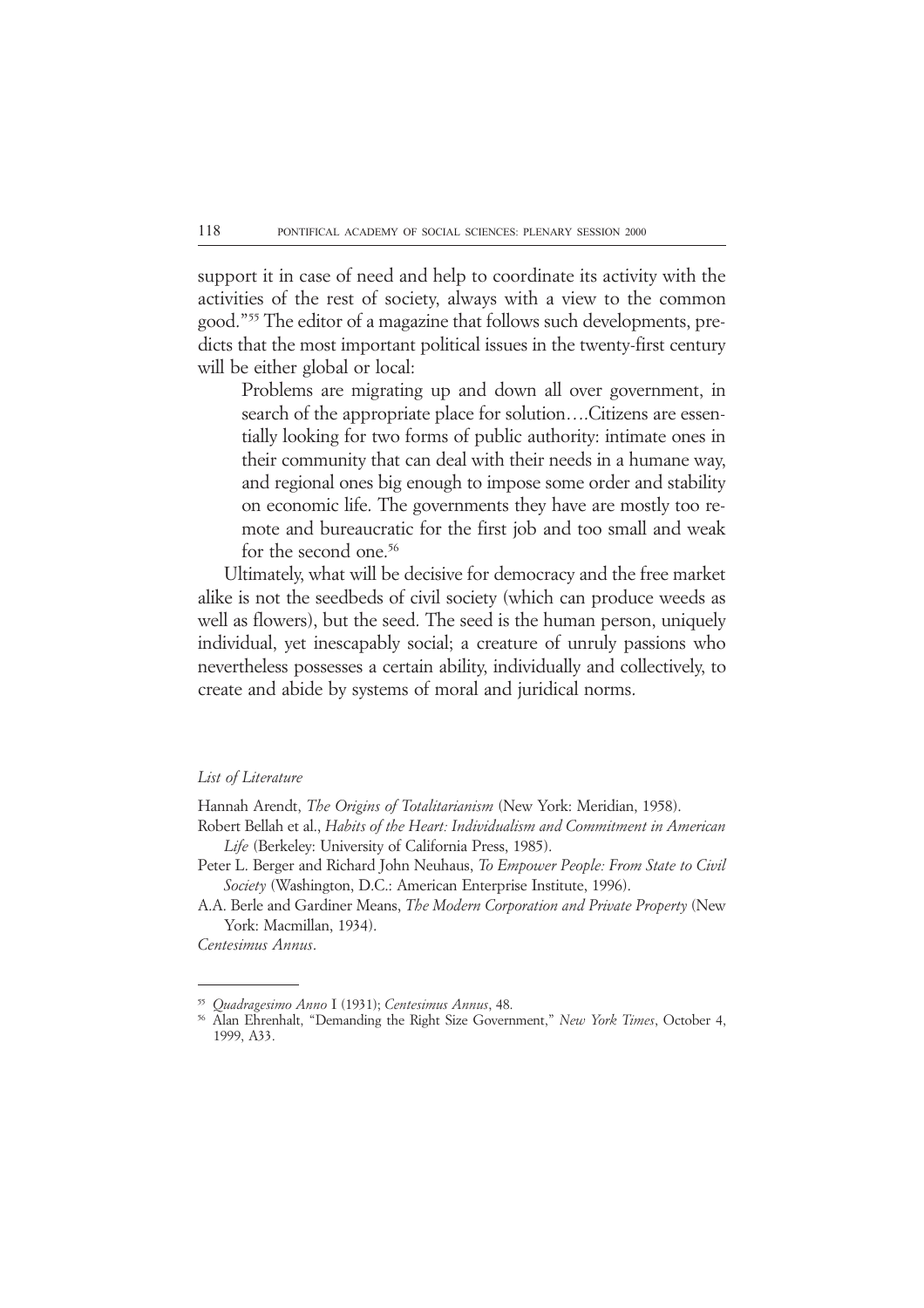Morris Cohen, "Property and Sovereignty," 13 *Cornell Law Quarterly* 8 (1927).

Council on Civil Society, *A Call for Civil Society* (New York: Institute for American Values, 1999).

Richard Critchfield, Villages (New York: Doubleday, 1983).

Barbara Crossette, "Globally, Majority Rules," *New York Times*, August 4, 1996, s. 4, p. 1.

Alexis de Tocqueville, *Democracy in America* (Garden City, N.Y.: Doubleday, 1969).

- Alexis de Tocqueville, *The Old Regime and the French Revolution*, (New York: Doubleday Anchor, 1955).
- Alan Ehrenhalt, "Demanding the Right Size Government," *New York Times*, October 4, 1999, A33.
- Amitai Etzioni, *An Immodest Agenda* (New York: Mc Graw-Hill, 1983).
- *The Federalist*, Nos. 10 and 51 (James Madison).
- Francis Fukuyama, *The End of History and the Last Man* (New York: Free Press, 1992).

Nathan Glazer, *The Limits of Social Policy* (Cambridge: Harvard University Press, 1988).

Mary Ann Glendon, *The New Family and the New Property* (Toronto: Butterworths, 1981).

- Chris Hedges, "35% of High School Seniors Fail National Civics Test," *New York Times*, November 21, 1999, 16.
- Robert Heilbroner, "Reflections Boom and Crash," *The New Yorker*, August 28, 1978, 52.
- Christopher Lasch, *The Culture of Narcissism* (New York: W.W. Norton, 1979).
- Christopher Lasch, *Haven in a Heartless World: the Family Besieged* (New York: Basic Books, 1977).
- Claude Lévi-Strauss, "Reflections on Liberty," in *The View From Afar* (New York: Basic Books, 1985).
- George Liebmann, *The Gallows in the Grove: Civil Society in American Law* (Westport, Ct.: Praeger, 1997).
- George Liebmann, *The Little Platoons: Sub-Local Governments in Modern History* (Westport, Ct: Praeger, 1995).
- George Liebmann, *Solving Problems Without Large Governments* (–1999).
- Wilson Carey Mc Williams, "American Pluralism: The Old Order Passeth," in *The Americans, 1976,* ed. Irving Kristol and Paul Weaver (Lexington: Heath, 1976) 293.

Robert Nisbet, *The Quest for Community* (New York: Oxford University Press, 1953).

Michael Novak, "Hayek: Practitioner of Social Justice "Properly Understood," (Lecture delivered at the University of Chicago, October 28, 1999).

- Michael Novak, "Truth and Liberty: The Present Crisis in Our Culture," 59 *Review of Politics* 1 (1997).
- Michael Oreskes, "Profiles of Today's Youth: They Couldn't Care Less," *New York Times*, 28 June 1990, A1.